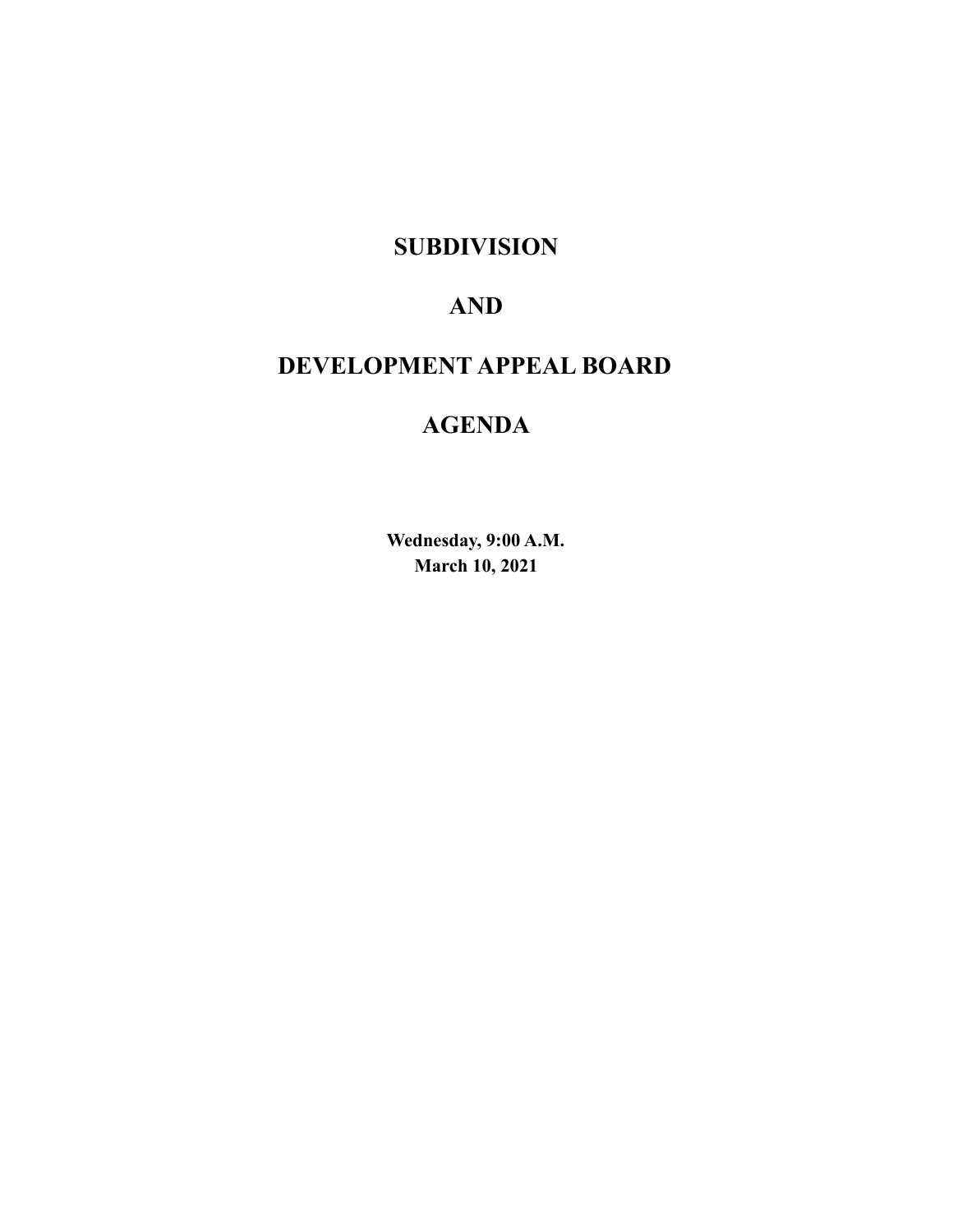| I            | 9:00 A.M.   | SDAB-D-21-037 |                                                                                                                                                                                                                             |
|--------------|-------------|---------------|-----------------------------------------------------------------------------------------------------------------------------------------------------------------------------------------------------------------------------|
|              |             |               | Install (10) Fascia On-premises (window) Signs<br>(HEALTH SQUARE MEDICAL CLINIC &<br>PHARMACY)                                                                                                                              |
|              |             |               | 11045 - 124 Street NW<br>Project No.: 370976523-001                                                                                                                                                                         |
| $\mathbf{I}$ | 10:30 A.M.  | SDAB-D-21-038 |                                                                                                                                                                                                                             |
|              |             |               | Construct a Rooftop Terrace with Privacy<br>Screening and hot tub to a Single Detached House<br>(privacy screen $(a)$ 1.67m in Height; hot tub,<br>$2.74m \times 2.74m$                                                     |
|              |             |               | 8712 - 120 Street NW<br>Project No.: 346461136-001                                                                                                                                                                          |
| III          | $1:30$ P.M. | SDAB-D-21-039 |                                                                                                                                                                                                                             |
|              |             |               | Change the Use from a Personal Service Shop to a<br>Liquor Store and to construct interior alterations<br>was refused because it does not comply with the<br>minimum setback requirement from other Liquor<br><b>Stores</b> |
|              |             |               | 10838 - 124 Street NW<br>Project No.: 379711853-002                                                                                                                                                                         |
|              | NOTE:       |               | Unless otherwise stated, all references to "Section numbers" in this Agenda<br>refer to the authority under the Edmonton Zoning Bylaw 12800.                                                                                |

## **SUBDIVISION AND DEVELOPMENT APPEAL BOARD**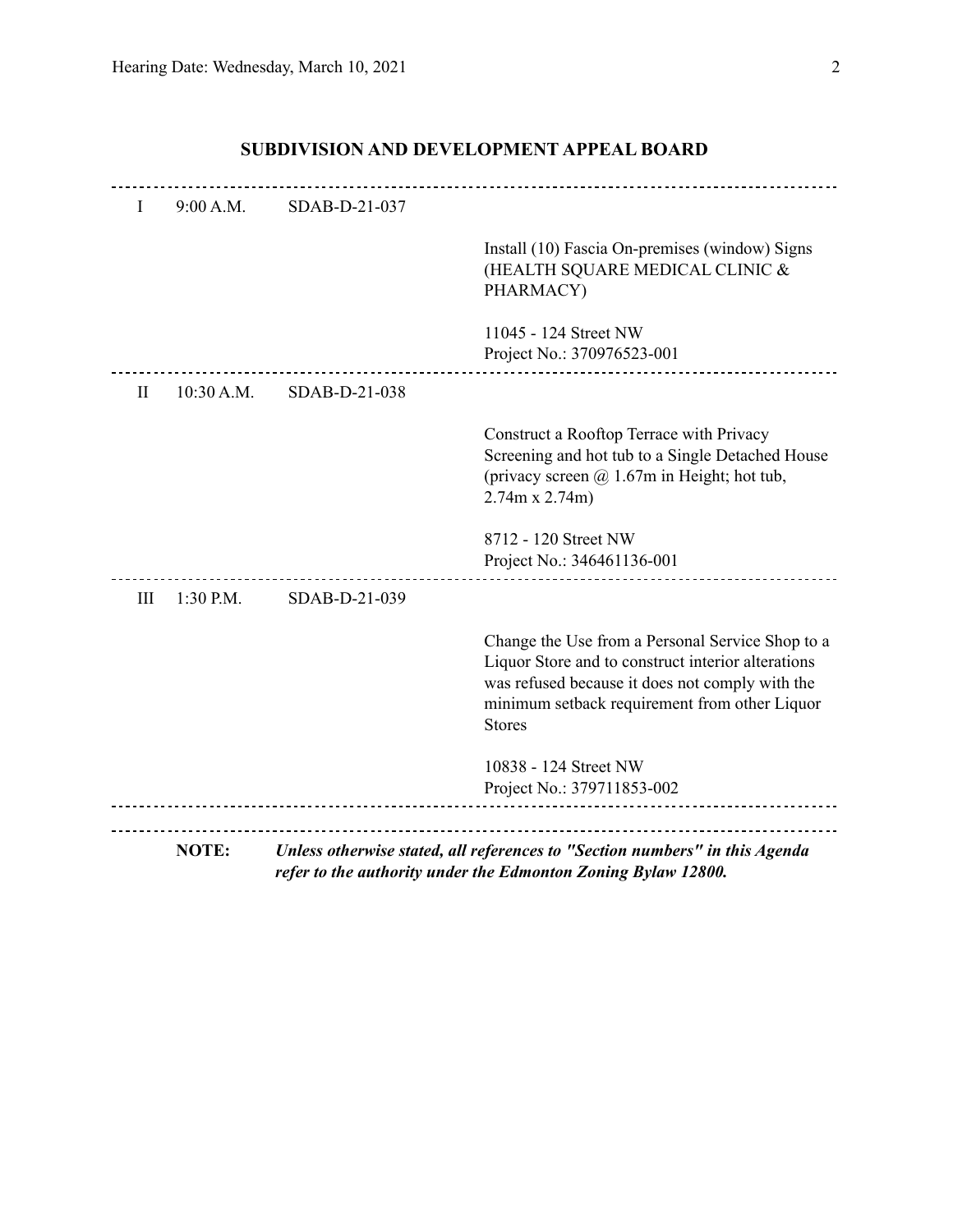| AN APPEAL FROM THE DECISION OF THE DEVELOPMENT OFFICER |                                                                                                |  |  |  |  |
|--------------------------------------------------------|------------------------------------------------------------------------------------------------|--|--|--|--|
| <b>APPELLANT:</b>                                      |                                                                                                |  |  |  |  |
| <b>APPLICATION NO.:</b>                                | 370976523-001                                                                                  |  |  |  |  |
| <b>APPLICATION TO:</b>                                 | Install (10) Fascia On-premises (window) Signs<br>(HEALTH SQUARE MEDICAL CLINIC &<br>PHARMACY) |  |  |  |  |
| <b>DECISION OF THE</b>                                 |                                                                                                |  |  |  |  |
| DEVELOPMENT AUTHORITY:                                 | Refused                                                                                        |  |  |  |  |
| <b>DECISION DATE:</b>                                  | January 25, 2021                                                                               |  |  |  |  |
| DATE OF APPEAL:                                        | February 8, 2021                                                                               |  |  |  |  |
| MUNICIPAL DESCRIPTION<br>OF SUBJECT PROPERTY:          | 11045 - 124 Street NW                                                                          |  |  |  |  |
| <b>LEGAL DESCRIPTION:</b>                              | Plan RN39B Blk 45 Lot 11                                                                       |  |  |  |  |
| ZONE:                                                  | (CB1) Low Intensity Business Zone                                                              |  |  |  |  |
| <b>OVERLAY:</b>                                        | Main Streets Overlay                                                                           |  |  |  |  |
| <b>STATUTORY PLAN:</b>                                 | West Ingle Area Redevelopment Plan                                                             |  |  |  |  |
|                                                        |                                                                                                |  |  |  |  |

### *Grounds for Appeal*

The Appellant provided the following reasons for appealing the decision of the Development Authority:

> I would like to appeal the decision of the Development Authority for the following reasons:

> 1. Enhance the look of the building to make it look more modern and upbeat as it is an older building on 124st.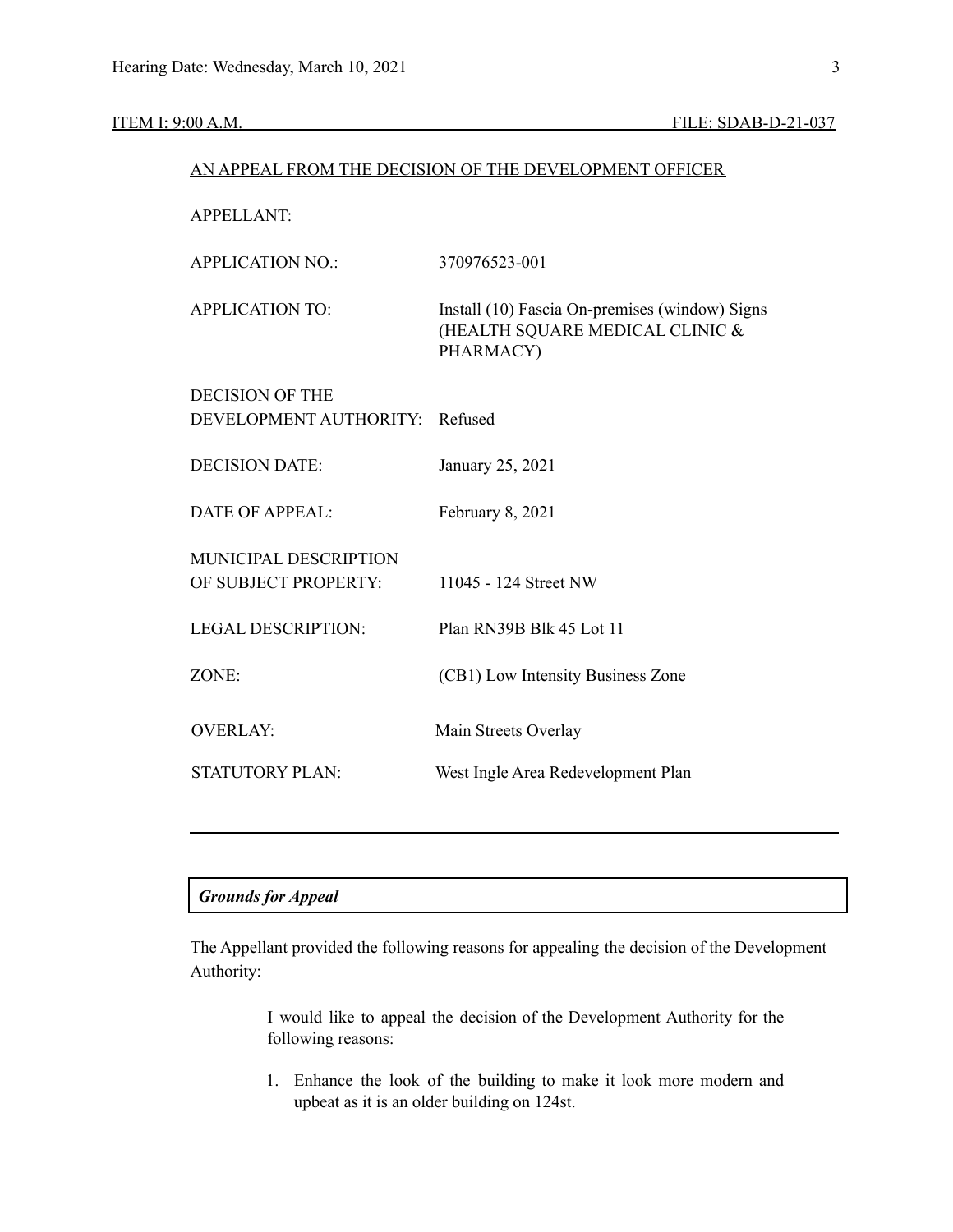- 2. Privacy for the pharmacy since there is pharmaceutical drugs on site.
- 3. Privacy for the medical clinic since we want to protect the privacy of patients coming in and out of clinic.
- 4. Window covering act as a security film for break ins.
- 5. Block sunlight because of high sun exposure.

#### *General Matters*

#### **Appeal Information:**

The *Municipal Government Act*, RSA 2000, c M-26 states the following:

#### **Grounds for Appeal**

**685(1)** If a development authority

- (a) fails or refuses to issue a development permit to a person,
- (b) issues a development permit subject to conditions, or
- (c) issues an order under section 645,

the person applying for the permit or affected by the order under section 645 may appeal the decision in accordance with subsection (2.1).

**(1.1)** A decision of a development authority must state whether an appeal lies to a subdivision and development appeal board or to the Municipal Government Board.

**(2)** In addition to an applicant under subsection (1), any person affected by an order, decision or development permit made or issued by a development authority may appeal the decision in accordance with subsection  $(2.1)$ .

#### **Appeals**

**686(1)** A development appeal to a subdivision and development appeal board is commenced by filing a notice of the appeal, containing reasons, with the board,

- (a) in the case of an appeal made by a person referred to in section 685(1)
	- (i) with respect to an application for a development permit,
		- (A) within 21 days after the date on which the written decision is given under section 642, or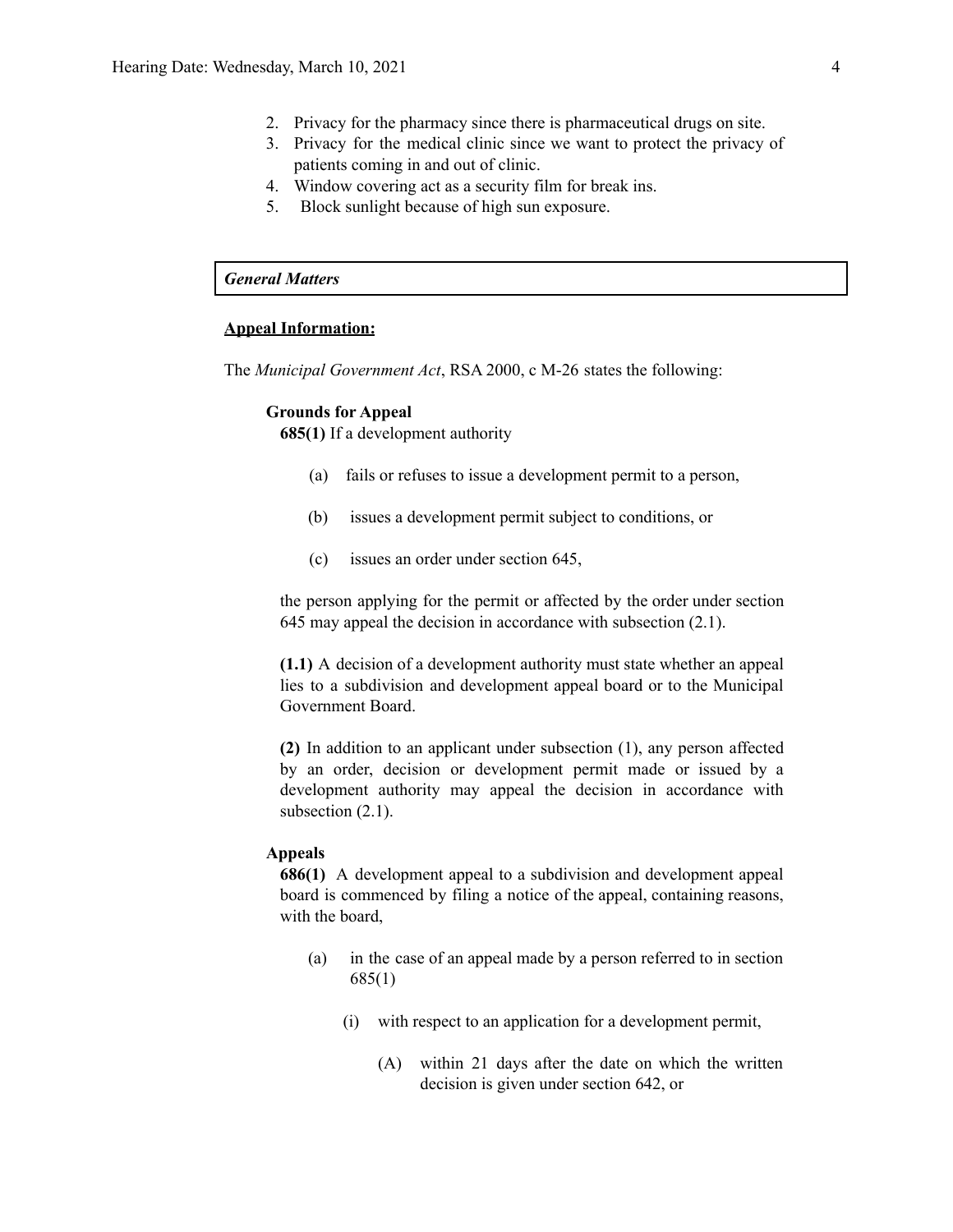- (B) if no decision is made with respect to the application within the 40-day period, or within any extension of that period under section 684, within 21 days after the date the period or extension expires,
- or
- (ii) with respect to an order under section 645, within 21 days after the date on which the order is made, or
- (b) in the case of an appeal made by a person referred to in section 685(2), within 21 days after the date on which the notice of the issuance of the permit was given in accordance with the land use bylaw.

#### **Hearing and Decision**

**687(3)** In determining an appeal, the subdivision and development appeal board

…

- (a.1) must comply with the land use policies;
- (a.2) subject to section 638, must comply with any applicable statutory plans;
- (a.3) subject to clause (d), must comply with any land use bylaw in effect;
- (a.4) must comply with the applicable requirements of the regulations under the *Gaming, Liquor and Cannabis Act* respecting the location of premises described in a cannabis licence and distances between those premises and other premises;
	- …
	- (c) may confirm, revoke or vary the order, decision or development permit or any condition attached to any of them or make or substitute an order, decision or permit of its own;
	- (d) may make an order or decision or issue or confirm the issue of a development permit even though the proposed development does not comply with the land use bylaw if, in its opinion,
		- (i) the proposed development would not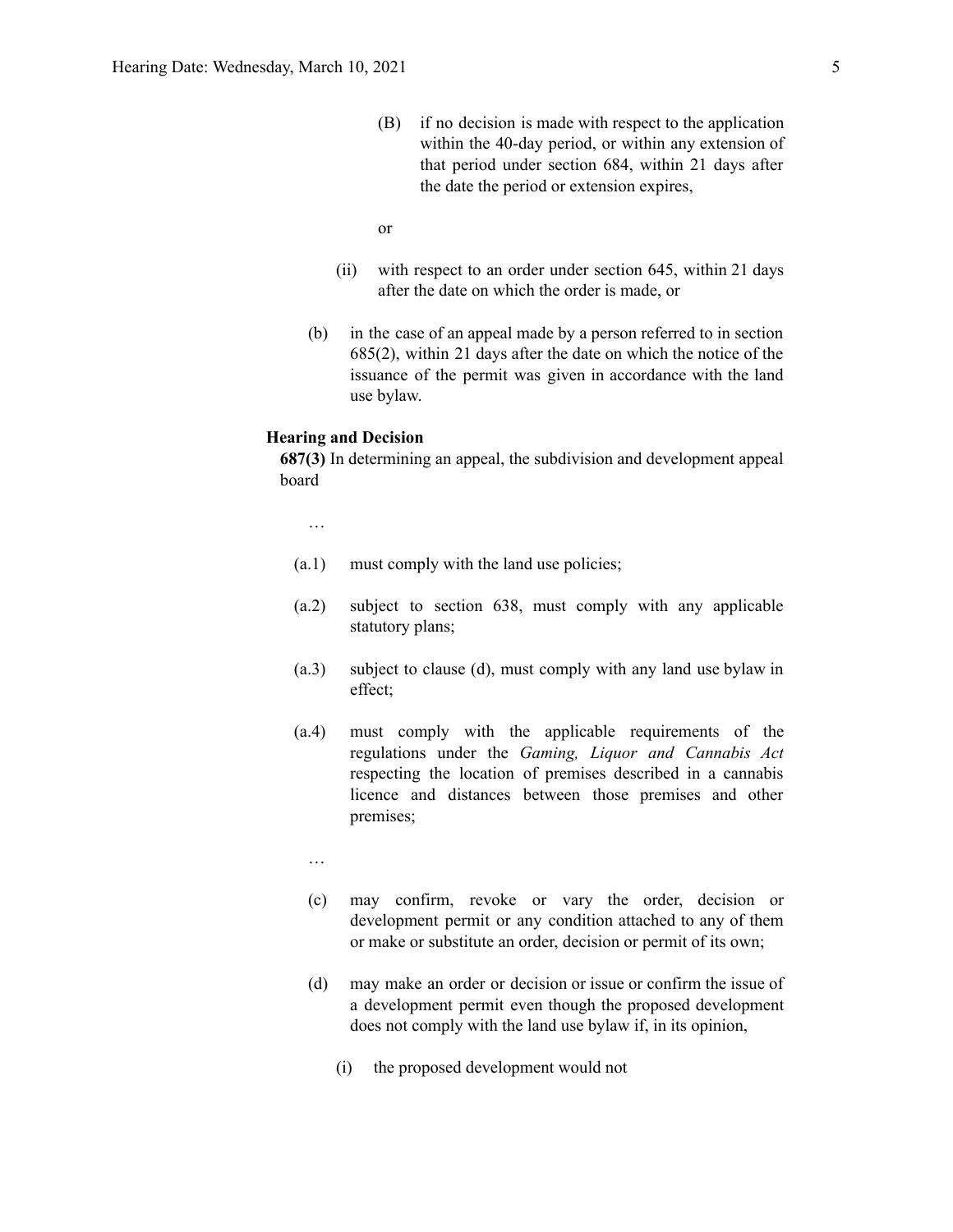- (A) unduly interfere with the amenities of the neighbourhood, or
- (B) materially interfere with or affect the use, enjoyment or value of neighbouring parcels of land,

and

(ii) the proposed development conforms with the use prescribed for that land or building in the land use bylaw.

#### **General Provisions from the** *Edmonton Zoning Bylaw:*

Under section 330.2(21), a **Fascia On-premises Signs** is a **Permitted Use** in the **(CB1) Low Intensity Business Zone.**

Under section 7.9(2) **Fascia On-premises Signs** means a Fascia Sign, which is a Permanent Sign, displays On-premises Advertising and contains no Digital Copy.

Under Section 6.2, **Fascia Signs** means a Sign that is painted on or attached to an exterior building wall, or any other permitted structure, on which a two dimensional representation may be placed. Fascia Signs do not extend more than 40 cm out from the building wall or structure. Fascia Signs include banners or any other two dimensional medium.



Section 819.5(2) states (in part) Signs shall complement the pedestrian-oriented commercial environment and shall be provided in accordance with Schedule 59E of this Bylaw.

Section 330.1 states that the **General Purpose** of the **(CB1) Low Intensity Business Zone** is:

to provide for low intensity commercial, office and service uses, and limited Residential-related Uses located along arterial roadways that border residential areas. Development shall be sensitive and in scale with existing development along the commercial street and any surrounding residential neighbourhood.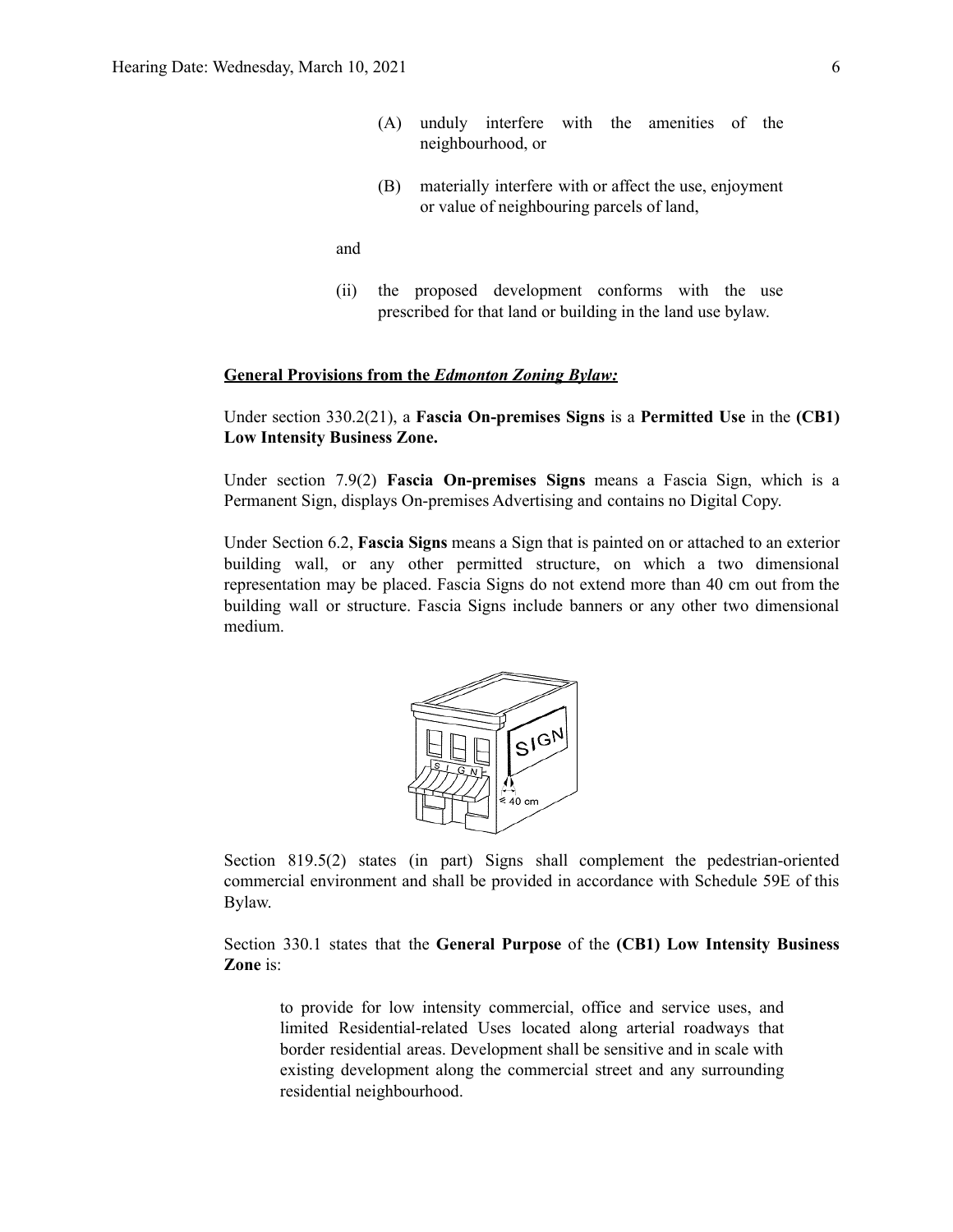Section 814.1 states that the **General Purpose** of the **Mains Street Overlay** is:

to encourage and strengthen the pedestrian-oriented character of Edmonton's main street commercial areas that are located in proximity to residential and transit-oriented areas, by providing visual interest, transparent storefront displays, and amenities for pedestrians.

#### *Glazing*

Section 819.4(10) states A maximum of 10% of the first Storey glazing may be covered by Signs. The remainder of the glazing shall remain free from obstruction.

#### **Development Officer's Determination**

**1) 819.4(10): A maximum of 10% of the first Storey glazing may be covered by Signs. The remainder of the glazing shall remain free from obstruction.**

**PROPOSED: 100% of the windows are covered with signs. Exceeds by: 90%**

[unedited]

#### *Community Consultation*

Section 819.5(3) states When the Development Officer determines that a Development Permit application does not comply with the regulations contained in this section of the Overlay the notification process outlined in subsection 819.4(15) shall apply.

Section 819.4(15) states When the Development Officer determines that a Development Permit application does not comply with the regulations contained in this Overlay:

- 1. the Development Officer shall send notice to the municipal address and assessed owners of land wholly or partly located within a distance of 60.0 m of the Site of the proposed development, and the President of each affected Community League and each Business Improvement Area Association operating within the distance described above to outline any requested variances to the Overlay and solicit comments directly related to the proposed variance;
- 2. the Development Officer shall not render a decision on the Development Permit application until 21 days after notice has been mailed, unless the Development Officer receives feedback from all specified recipients; and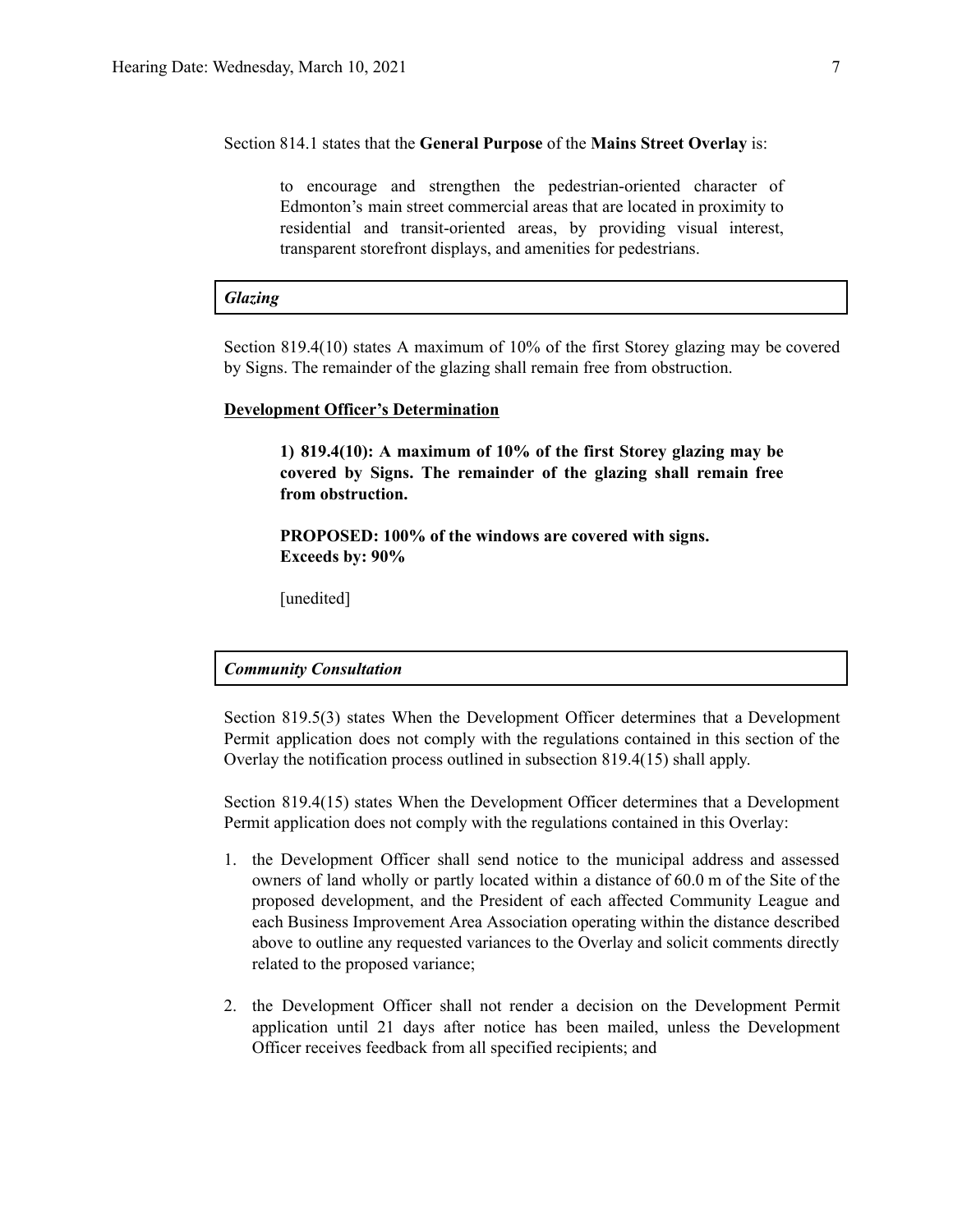3. the Development Officer shall consider any comments directly related to the proposed variance when determining whether to approve the Development Permit application in accordance with Section 11.3.

### Notice to Applicant/Appellant

 $\mathcal{L}_\text{max} = \frac{1}{2} \sum_{i=1}^n \mathcal{L}_\text{max} = \frac{1}{2} \sum_{i=1}^n \mathcal{L}_\text{max} = \frac{1}{2} \sum_{i=1}^n \mathcal{L}_\text{max} = \frac{1}{2} \sum_{i=1}^n \mathcal{L}_\text{max} = \frac{1}{2} \sum_{i=1}^n \mathcal{L}_\text{max} = \frac{1}{2} \sum_{i=1}^n \mathcal{L}_\text{max} = \frac{1}{2} \sum_{i=1}^n \mathcal{L}_\text{max} = \frac{1}{2} \sum_{i=$ 

Provincial legislation requires that the Subdivision and Development Appeal Board issue its official decision in writing within fifteen days of the conclusion of the hearing.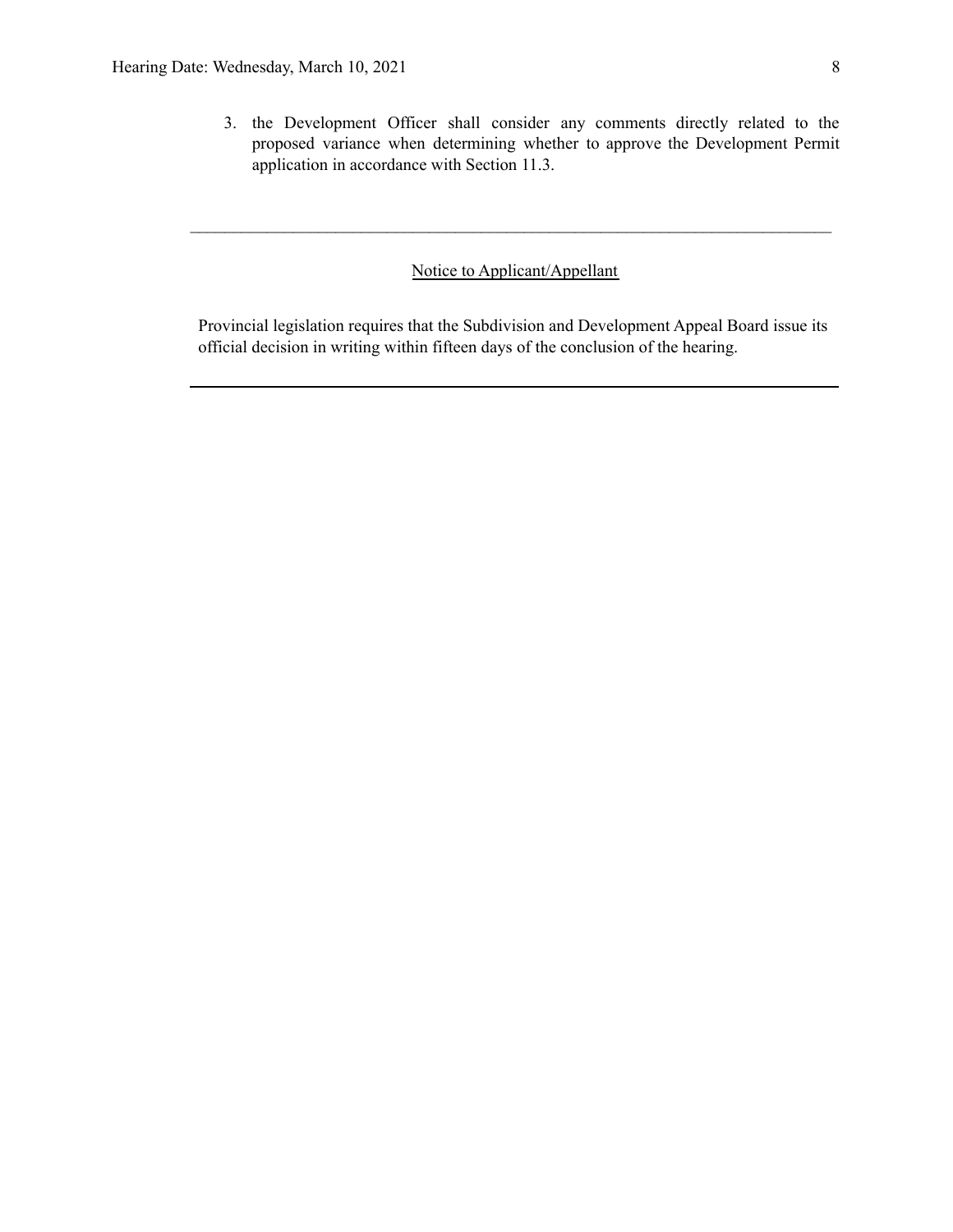| <b>Edmonton</b>                                                                                                                                                                                                                                                  |                    | <b>Application for</b>   |                                   | Application Date:<br>Printed:<br>Page:        | Project Number: 370976523-001<br>AUG 21, 2020<br>January 25, 2021 at 1:29 PM<br>$1$ of $1$ |
|------------------------------------------------------------------------------------------------------------------------------------------------------------------------------------------------------------------------------------------------------------------|--------------------|--------------------------|-----------------------------------|-----------------------------------------------|--------------------------------------------------------------------------------------------|
|                                                                                                                                                                                                                                                                  |                    | <b>Sign Permit</b>       |                                   |                                               |                                                                                            |
| This document is a Development Permit Decision for the development application described below.                                                                                                                                                                  |                    |                          |                                   |                                               |                                                                                            |
| <b>Applicant</b>                                                                                                                                                                                                                                                 |                    |                          |                                   | Property Address(es) and Legal Description(s) |                                                                                            |
|                                                                                                                                                                                                                                                                  |                    |                          | 11045 - 124 STREET NW             |                                               |                                                                                            |
|                                                                                                                                                                                                                                                                  |                    | Plan RN39B Blk 45 Lot 11 |                                   |                                               |                                                                                            |
| <b>Scope of Application</b>                                                                                                                                                                                                                                      |                    |                          |                                   |                                               |                                                                                            |
| To install (10) Fascia On-premises (window) Signs (HEALTH SQUARE MEDICAL CLINIC & PHARMACY).                                                                                                                                                                     |                    |                          |                                   |                                               |                                                                                            |
| <b>Permit Details</b>                                                                                                                                                                                                                                            |                    |                          |                                   |                                               |                                                                                            |
| ASA Sticker No./Name of Engineer:                                                                                                                                                                                                                                |                    |                          | Class of Permit:                  |                                               |                                                                                            |
| Construction Value: 4000                                                                                                                                                                                                                                         |                    | Expiry Date:             |                                   |                                               |                                                                                            |
|                                                                                                                                                                                                                                                                  |                    |                          |                                   |                                               |                                                                                            |
| Fascia Off-premises Sign: 0                                                                                                                                                                                                                                      |                    |                          | Freestanding Off-premises Sign: 0 |                                               |                                                                                            |
| Fascia Ou-premises Sign: 10                                                                                                                                                                                                                                      |                    |                          | Freestanding On-premises Sign: 0  |                                               |                                                                                            |
| Roof Off-premises Sign: 0                                                                                                                                                                                                                                        |                    |                          | Projecting Off-premises Sign: 0   |                                               |                                                                                            |
| Roof Ou-premises Sign: 0                                                                                                                                                                                                                                         |                    |                          | Projecting On-premises Sign: 0    |                                               |                                                                                            |
| Minor Digital On-premises Sign: 0                                                                                                                                                                                                                                |                    |                          |                                   | Replacement Panel on Existing Sign: 0         |                                                                                            |
| Minor Digital Off-premises Sign: 0                                                                                                                                                                                                                               |                    |                          | Comprehensive Sign Design: 0      |                                               |                                                                                            |
| Minor Digital On/Off-premises Sign: 0                                                                                                                                                                                                                            |                    |                          | Major Digital Sign: 0             |                                               |                                                                                            |
| <b>Development Application Decision</b><br>Refused<br>Issue Date: Jan 25, 2021  Development Authority: NOORMAN, BRENDA                                                                                                                                           |                    |                          |                                   |                                               |                                                                                            |
| <b>Reason for Refusal</b><br>1) 819.4(10): A maximum of 10% of the first Storey glazing may be covered by Signs. The remainder of the glazing shall remain<br>free from obstruction.<br>PROPOSED: 100% of the windows are covered with signs.<br>Exceeds by: 90% |                    |                          |                                   |                                               |                                                                                            |
| <b>Rights of Appeal</b><br>The Applicant has the right of appeal within 21 days after the date on which the decision is made, as outlined in Section 683<br>through 689 of the Municipal Government Act.                                                         |                    |                          |                                   |                                               |                                                                                            |
| Fees                                                                                                                                                                                                                                                             |                    |                          |                                   |                                               |                                                                                            |
|                                                                                                                                                                                                                                                                  | <b>Fee Amount</b>  | <b>Amount Paid</b>       | Receipt #                         | <b>Date Paid</b>                              |                                                                                            |
| Sign Development Application Fee                                                                                                                                                                                                                                 | \$960.00           | \$960.00                 | 06722131                          | Sep 14, 2020                                  |                                                                                            |
| <b>Total GST Amount:</b><br><b>Totals for Permit:</b>                                                                                                                                                                                                            | \$0.00<br>\$960.00 | \$960.00                 |                                   |                                               |                                                                                            |
|                                                                                                                                                                                                                                                                  |                    |                          |                                   |                                               |                                                                                            |
|                                                                                                                                                                                                                                                                  |                    |                          |                                   |                                               |                                                                                            |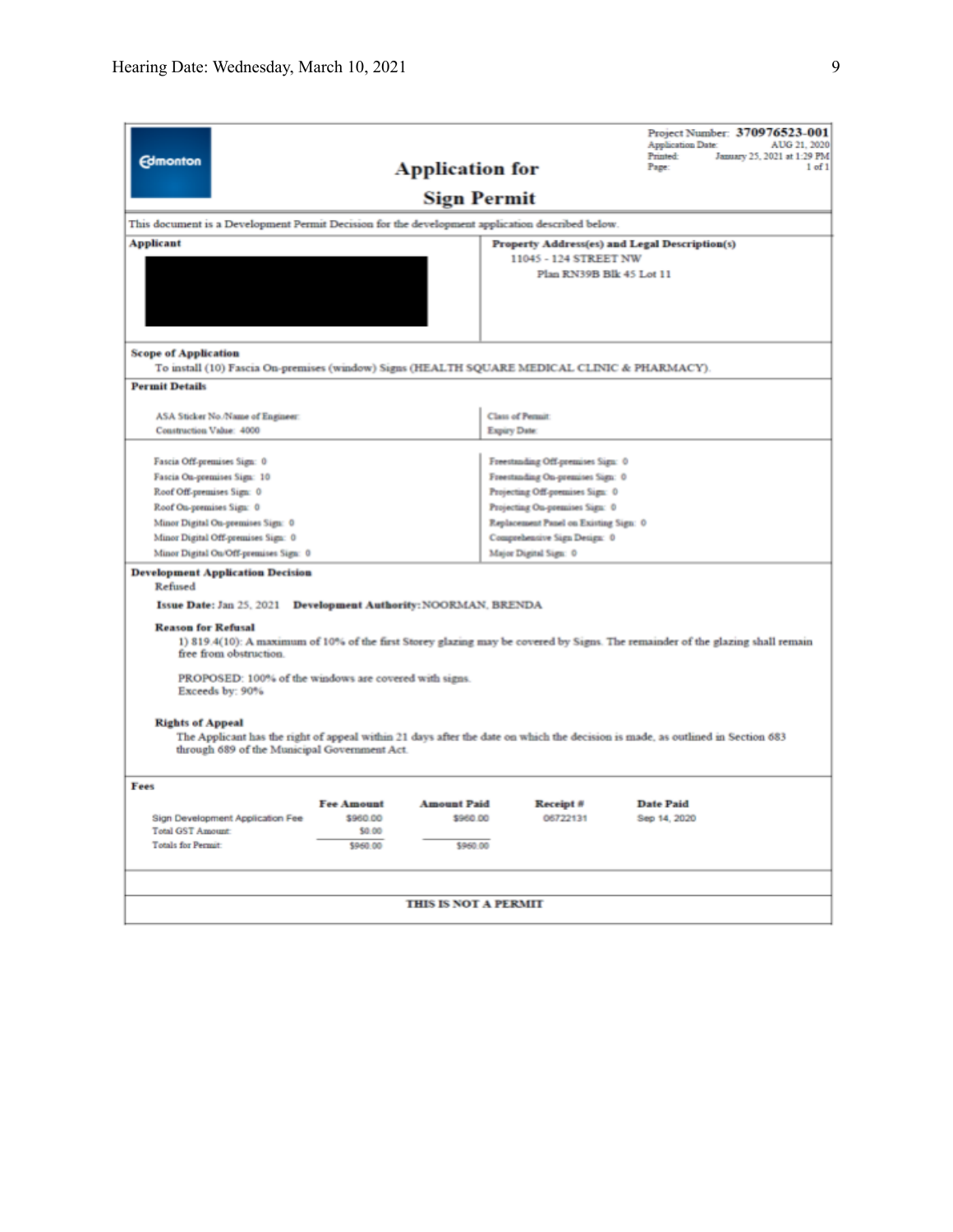

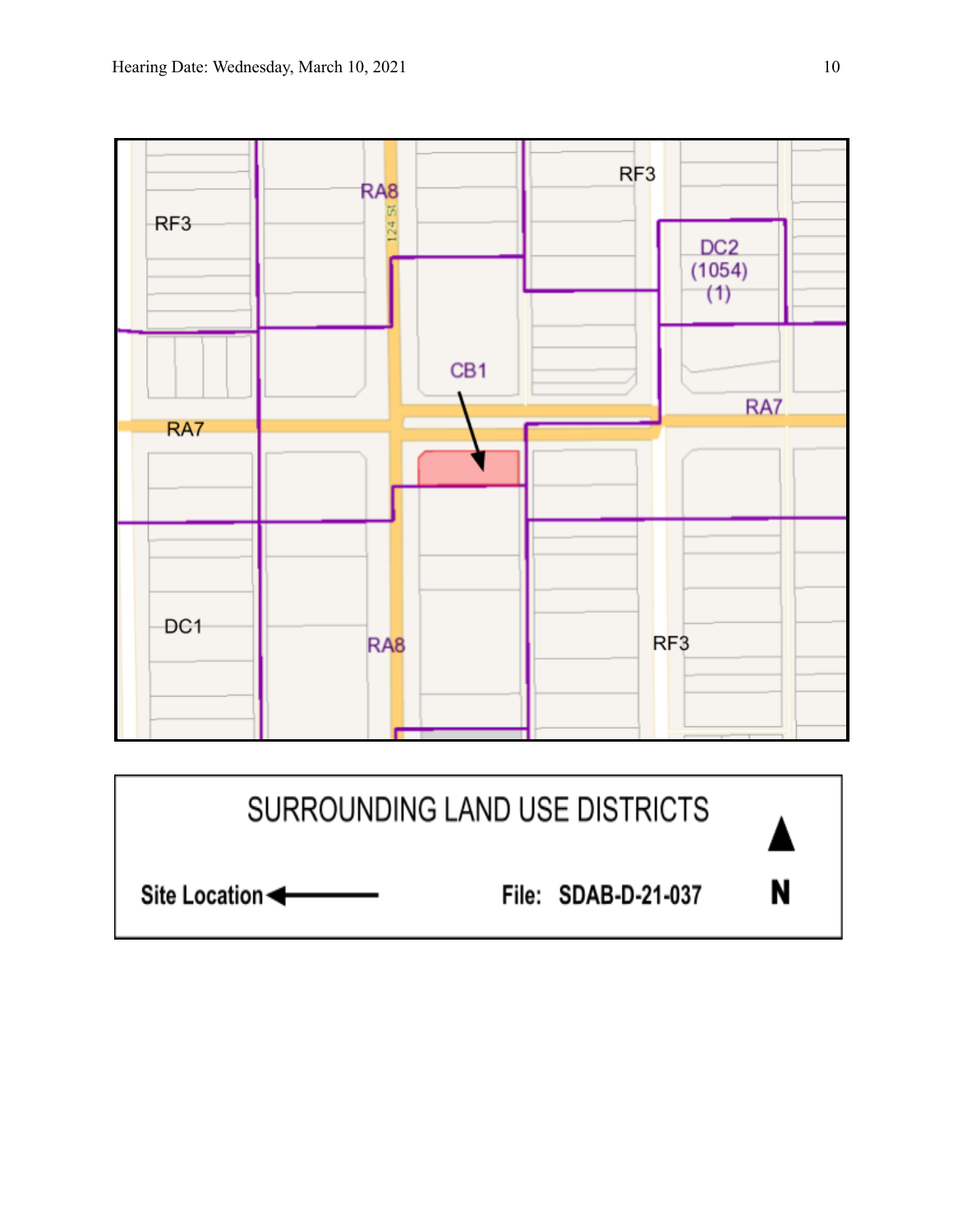| AN APPEAL FROM THE DECISION OF THE DEVELOPMENT OFFICER |                                                                                                                                                                     |  |  |  |
|--------------------------------------------------------|---------------------------------------------------------------------------------------------------------------------------------------------------------------------|--|--|--|
| APPELLANT(S):                                          |                                                                                                                                                                     |  |  |  |
| <b>APPLICATION NO.:</b>                                | 346461136-001                                                                                                                                                       |  |  |  |
| <b>APPLICATION TO:</b>                                 | Construct a Rooftop Terrace with Privacy Screening and<br>hot tub to a Single Detached House (privacy screen $\omega$ )<br>1.67m in Height; hot tub, 2.74m x 2.74m) |  |  |  |
| <b>DECISION OF THE</b>                                 |                                                                                                                                                                     |  |  |  |
| DEVELOPMENT AUTHORITY:                                 | Approved with conditions                                                                                                                                            |  |  |  |
| <b>DECISION DATE:</b>                                  | January 27, 2021                                                                                                                                                    |  |  |  |
| DATE OF APPEAL(S):                                     | February 9, 2021 and February 17, 2021                                                                                                                              |  |  |  |
| <b>NOTIFICATION PERIOD:</b>                            | February 2, 2021 through February 23, 2021                                                                                                                          |  |  |  |
| <b>RESPONDENT:</b>                                     |                                                                                                                                                                     |  |  |  |
| MUNICIPAL DESCRIPTION                                  |                                                                                                                                                                     |  |  |  |
| OF SUBJECT PROPERTY:                                   | 8712 - 120 Street NW                                                                                                                                                |  |  |  |
| <b>LEGAL DESCRIPTION:</b>                              | Plan 1722108 Blk 10 Lot 19                                                                                                                                          |  |  |  |
| ZONE:                                                  | (RF1) Single Detached Residential Zone                                                                                                                              |  |  |  |
| <b>OVERLAY:</b>                                        | Mature Neighbourhood Overlay                                                                                                                                        |  |  |  |
| <b>STATUTORY PLAN:</b>                                 | N/A                                                                                                                                                                 |  |  |  |
|                                                        |                                                                                                                                                                     |  |  |  |

## *Grounds for Appeal*

The Appellant(s) provided the following reasons for appealing the decision of the Development Authority:

M. Jacka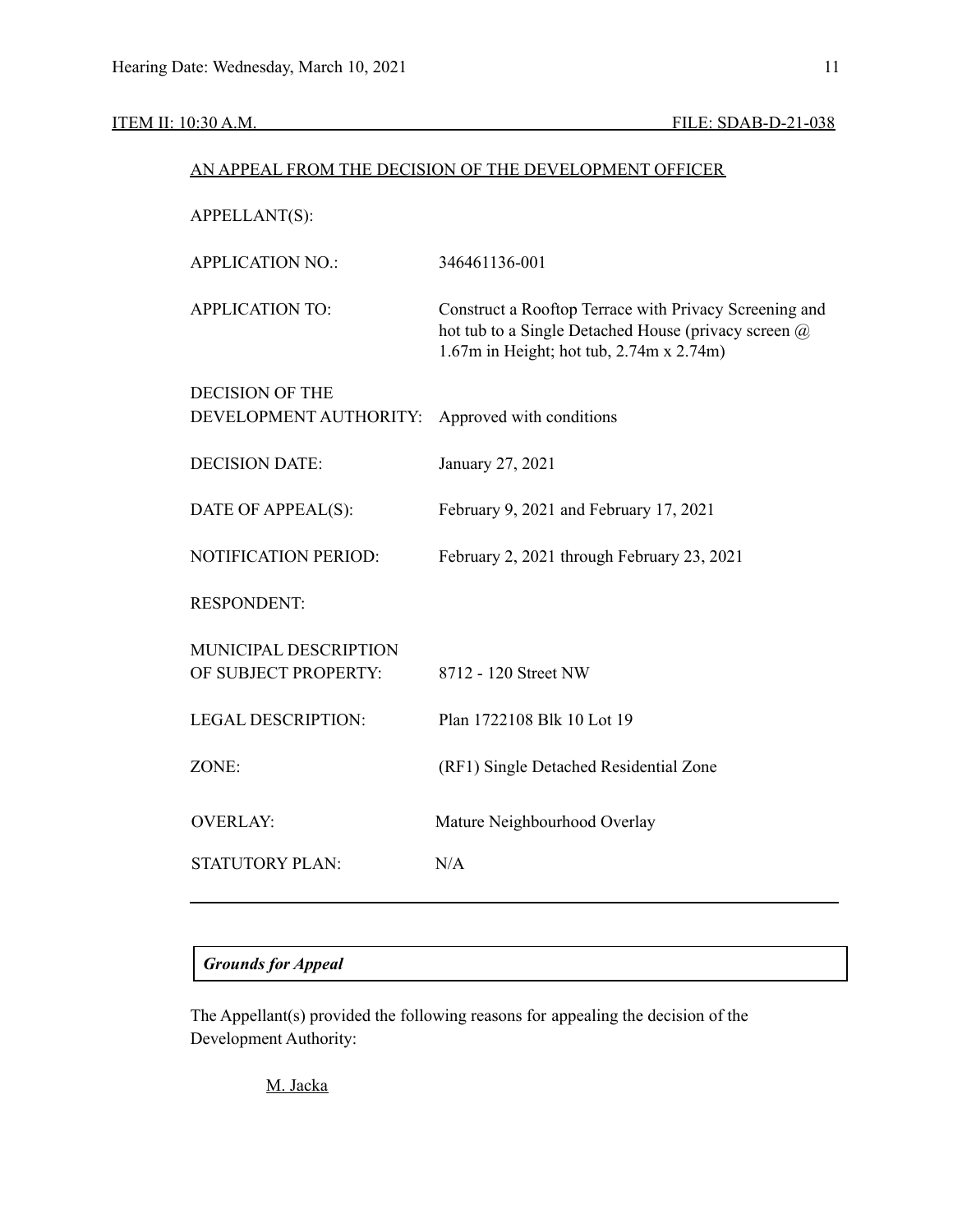The property has a rooftop privacy screen that is setback 0.3 m from the building facades instead of the 1.0 m required in Section 61.1 (b). This is concerning for the following reasons:

1. it impairs the visual appeal of this building from all aspects and creates a substantial shadow;

2. it renders the construction of similar structures permissible by establishing a precedent and therefore effectively changes the property code;

3. it facilitates the construction of other buildings and other similar deviations from property codes to be made without consultation of neighbours and without adherence to the established property codes and then followed by similar requests for permission after the construction has already been completed.

It would be appropriate to revise the structure to conform to property code of the city for these reasons.

#### L. Kong

The property has a rooftop privacy screen that is setback 0.3 m from the building facades instead of the 1.0 m required in Section 61.1 (b).

This is concerning for the following reasons:

1. Sun-shadowing effect, the privacy screen, made by wooden strips, creates large and unpleasant sun-shadowing, especially in cold winter.

2. Noises, Parties are often held and last until late night on the top.

3. Privacy: (a) On the front of the top, it could be easily to look into the inside of my house through my front window; (b) In the middle of the top, it could be easily to look into the inside of my house through my side window. (c) In most of the top (middle to the end), it could be easily to look into my backyard.

4. Privacy. when go up to and go down from the top using the side stairs, everything in my living room is revealed through my side window. I would be hesitate to open side window in summer.

These issues may not go away completely but certainly would be reduced to a great extent if the 1.0 m setback requirement is met.

#### *General Matters*

#### **Appeal Information:**

The *Municipal Government Act*, RSA 2000, c M-26 states the following: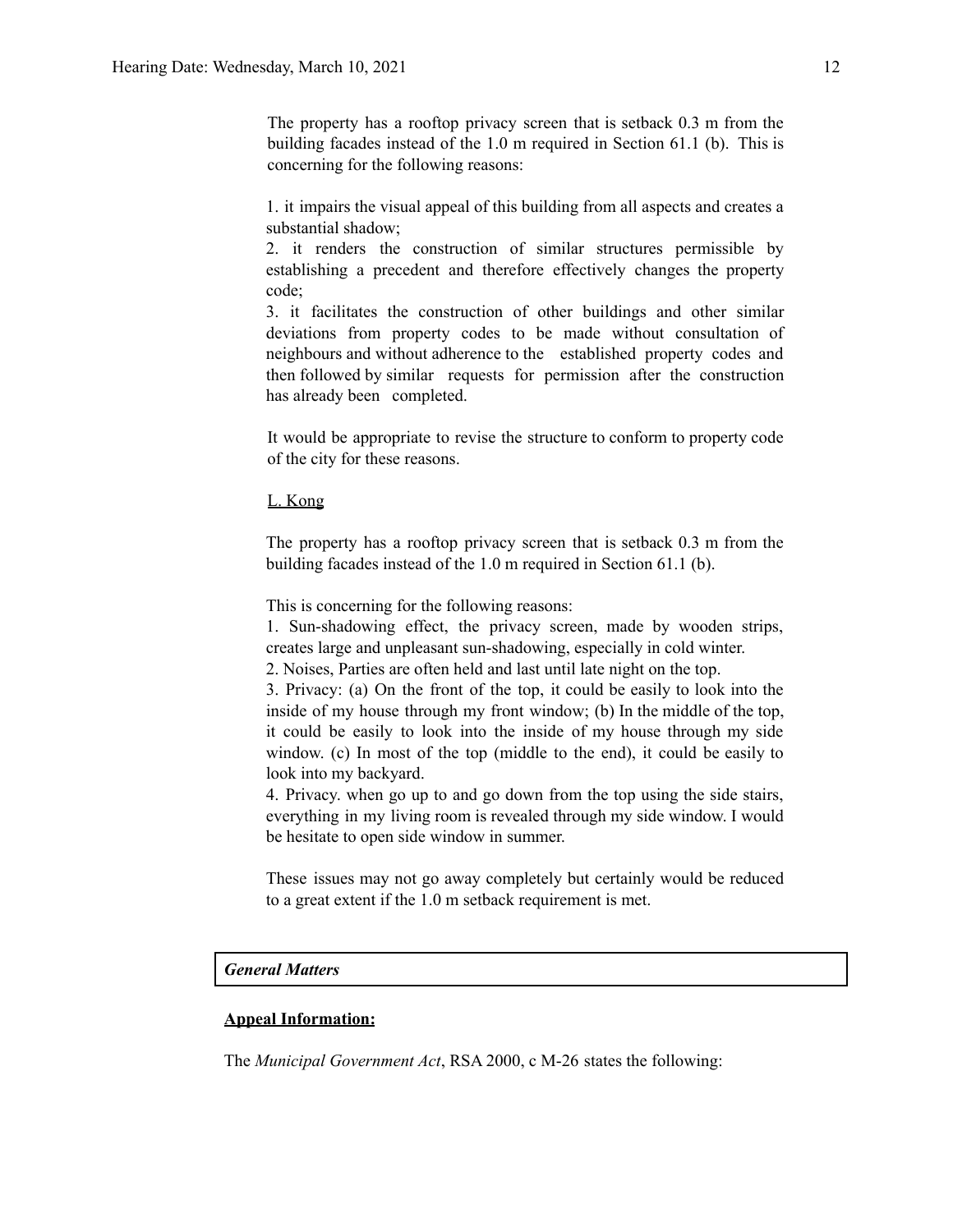#### **Grounds for Appeal**

**685(1)** If a development authority

- (a) fails or refuses to issue a development permit to a person,
- (b) issues a development permit subject to conditions, or
- (c) issues an order under section 645,

the person applying for the permit or affected by the order under section 645 may appeal the decision in accordance with subsection (2.1).

**(1.1)** A decision of a development authority must state whether an appeal lies to a subdivision and development appeal board or to the Municipal Government Board.

**(2)** In addition to an applicant under subsection (1), any person affected by an order, decision or development permit made or issued by a development authority may appeal the decision in accordance with subsection  $(2.1)$ .

### **Appeals**

**686(1)** A development appeal to a subdivision and development appeal board is commenced by filing a notice of the appeal, containing reasons, with the board,

- (a) in the case of an appeal made by a person referred to in section 685(1)
	- (i) with respect to an application for a development permit,
		- (A) within 21 days after the date on which the written decision is given under section 642, or
		- (B) if no decision is made with respect to the application within the 40-day period, or within any extension of that period under section 684, within 21 days after the date the period or extension expires,
		- or
	- (ii) with respect to an order under section 645, within 21 days after the date on which the order is made, or
- (b) in the case of an appeal made by a person referred to in section 685(2), within 21 days after the date on which the notice of the issuance of the permit was given in accordance with the land use bylaw.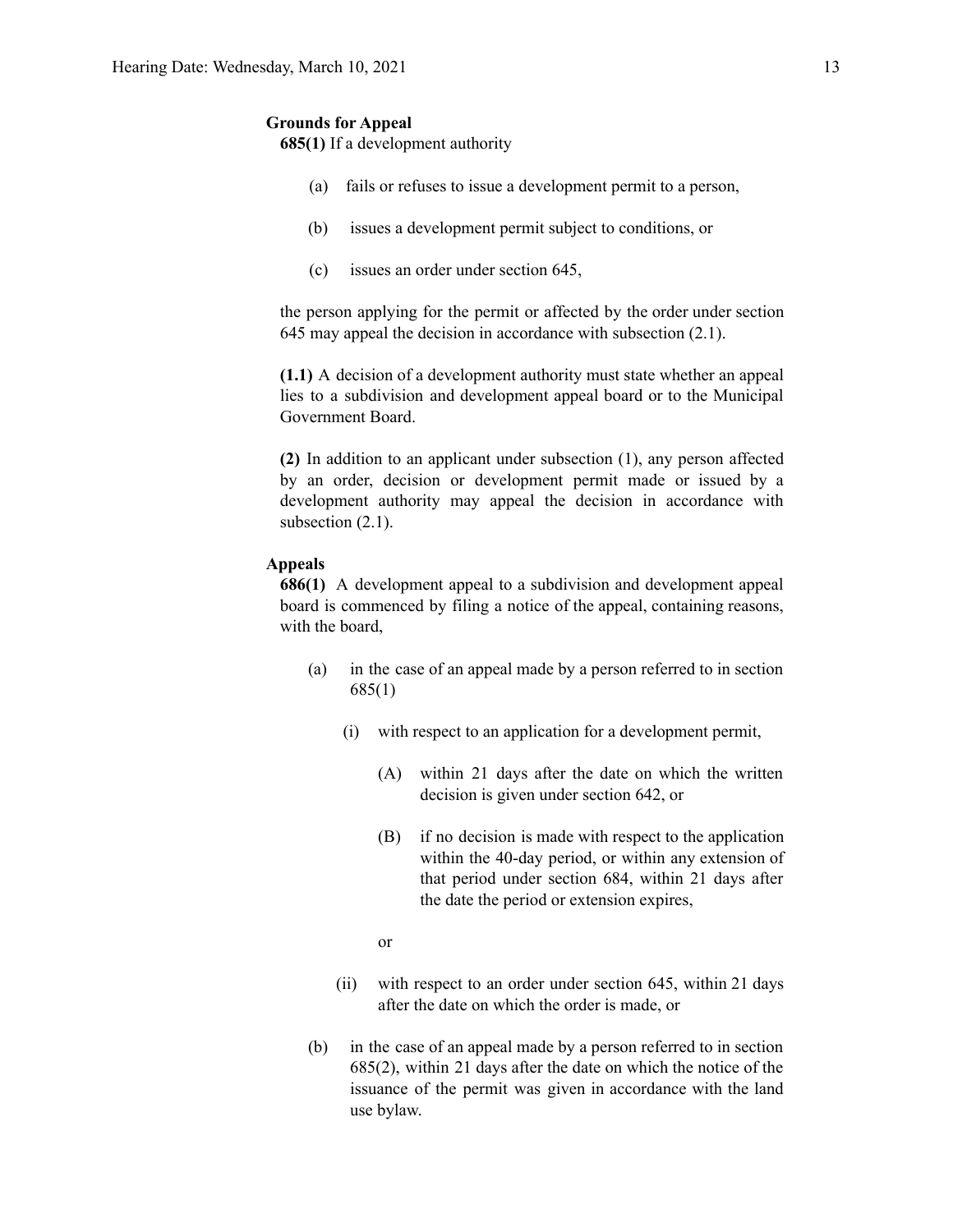#### **Hearing and Decision**

**687(3)** In determining an appeal, the subdivision and development appeal board

…

- (a.1) must comply with the land use policies;
- (a.2) subject to section 638, must comply with any applicable statutory plans;
- (a.3) subject to clause (d), must comply with any land use bylaw in effect;
- (a.4) must comply with the applicable requirements of the regulations under the *Gaming, Liquor and Cannabis Act* respecting the location of premises described in a cannabis licence and distances between those premises and other premises;
	- …
	- (c) may confirm, revoke or vary the order, decision or development permit or any condition attached to any of them or make or substitute an order, decision or permit of its own;
	- (d) may make an order or decision or issue or confirm the issue of a development permit even though the proposed development does not comply with the land use bylaw if, in its opinion,
		- (i) the proposed development would not
			- (A) unduly interfere with the amenities of the neighbourhood, or
			- (B) materially interfere with or affect the use, enjoyment or value of neighbouring parcels of land,
		- and
		- (ii) the proposed development conforms with the use prescribed for that land or building in the land use bylaw.

#### **General Provisions from the** *Edmonton Zoning Bylaw:*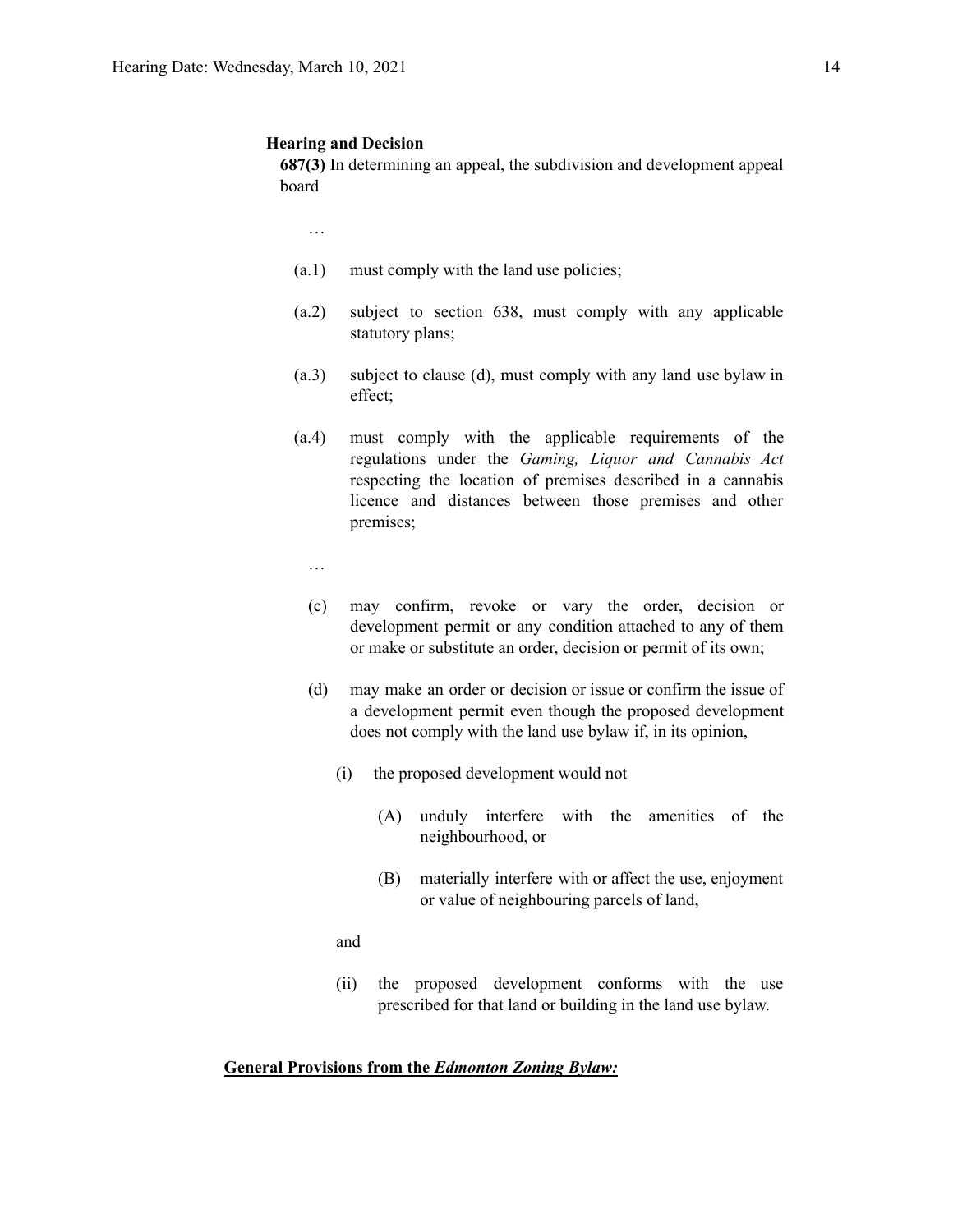Under section 110.2(7), **Single Detached Housing** is a **Permitted Use** in the **(RF1) Single Detached Residential Zone.**

Under section 7.2(8), **Single Detached Housing** means:

development consisting of a building containing one principal Dwelling which is separate from any other principal Dwelling or building. This Use includes Mobile Homes which conform to [Section](https://webdocs.edmonton.ca/zoningbylaw/ZoningBylaw/Part1/Special_Land/78__Mobile_Homes.htm) 78 of this Bylaw.

Section 110.1 states that the **General Purpose** of the **(RF1) Single Detached Residential Zone** is:

to provide for Single Detached Housing while allowing other forms of small scale housing in the form of Secondary Suites, Garden Suites, Semi-detached Housing and Duplex Housing.

Section 814.1 states that the **General Purpose** of the **Mature Neighbourhood Overlay** is:

to regulate residential development in Edmonton's mature residential neighbourhoods, while responding to the context of surrounding development, maintaining the pedestrian-oriented design of the streetscape, and to provide an opportunity for consultation by gathering input from affected parties on the impact of a proposed variance to the Overlay regulations.

Under section 6.1, **Rooftop Terrace** means an elevated structure intended for use as an outdoor Amenity Area that may be surrounded by guardrails, parapet walls or similar features, and is located above:

- a. the uppermost Habitable Room;
- b. the uppermost Commercial Floor Area intended for occupancy; or
- c. in the case of an Accessory building other than a Garden Suite, any roof.

This definition does not include a Platform Structure.

Under Section 6.1, **Privacy Screening** means a feature that obscures direct and otherwise unimpeded sightlines. Common examples include: vegetative screening, such as shrubs and trees, lattice, masonry or wooden walls, parapet walls, translucent glass or any combination of these or like features. Privacy Screening does not include a balustrade railing or similar railing system.

#### *Rooftop Terraces*

Section 61 states:

1. On a Site Abutting a Site zoned to allow Single Detached Housing as a Permitted Use, or a Site zoned RF5 Row Housing Zone, Rooftop Terraces and Privacy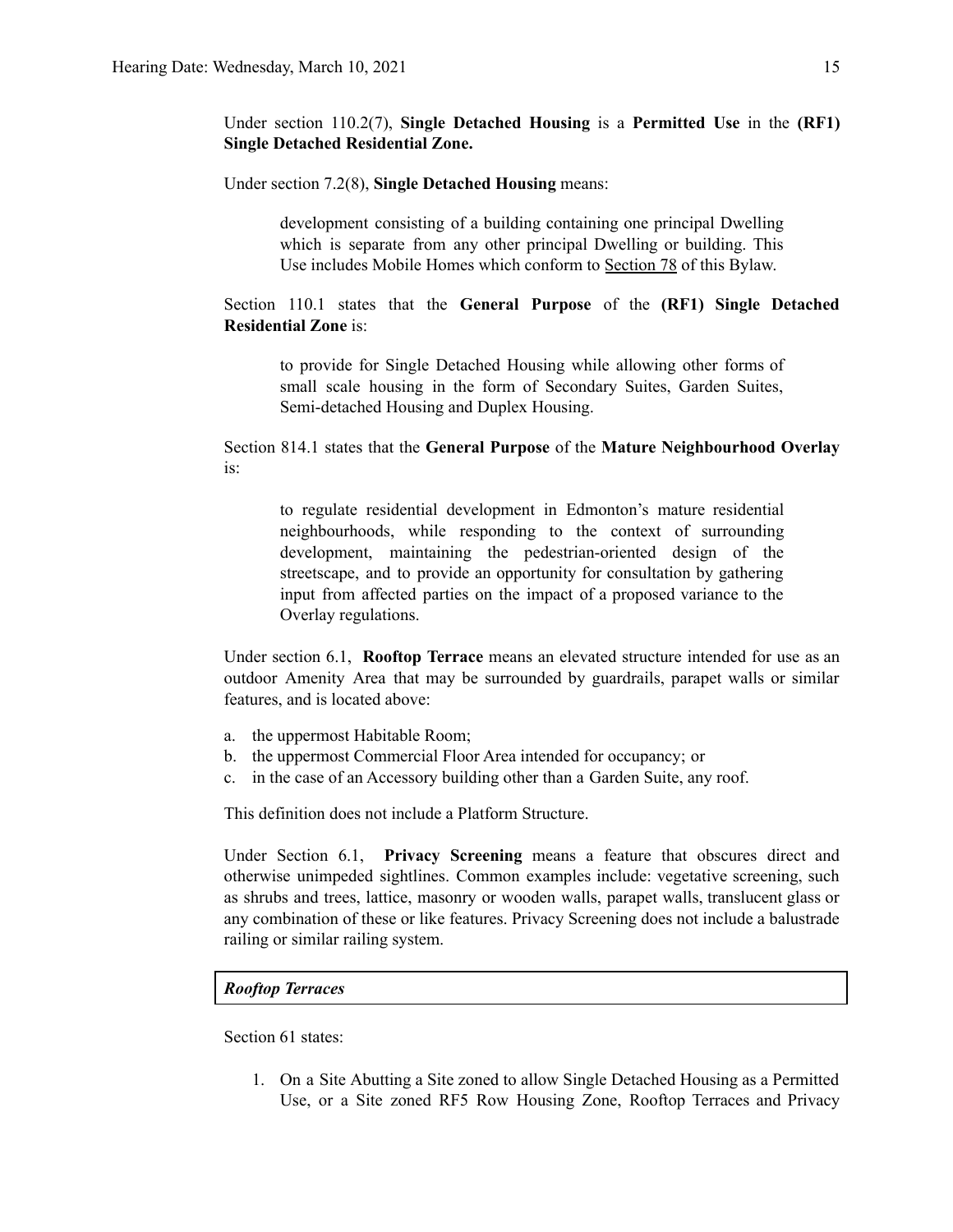Screening, excluding vegetative screening constructed on a Rooftop Terrace, shall be developed in accordance with the following development regulations:

- a. Privacy Screening, excluding vegetative screening, shall be required along the full length of the portion of the Rooftop Terrace facing an interior Side Lot Line.
	- i. Notwithstanding Section 61.1(a), where a Stepback of 2.0 m or greater is provided from any building Façade facing an interior Side Lot Line for a Rooftop Terrace, Privacy Screening shall not be required.
- **b. The minimum Stepback for Privacy Screening shall be 1.0 m from any building Façade.**
- c. Privacy Screening, excluding vegetative screening, constructed on a Rooftop Terrace shall be a minimum Height of 1.5 m and shall not exceed 1.7 m in Height, when measured from the surface of a Rooftop Terrace.

#### **Development Officer's Determination**

**Stepback - The Privacy Screening stepbacks 0.3m from the building Façades instead of 1.0 m . (Section 61.1(b))**

[unedited]

Notice to Applicant/Appellant

 $\mathcal{L}_\mathcal{L} = \{ \mathcal{L}_\mathcal{L} = \{ \mathcal{L}_\mathcal{L} = \{ \mathcal{L}_\mathcal{L} = \{ \mathcal{L}_\mathcal{L} = \{ \mathcal{L}_\mathcal{L} = \{ \mathcal{L}_\mathcal{L} = \{ \mathcal{L}_\mathcal{L} = \{ \mathcal{L}_\mathcal{L} = \{ \mathcal{L}_\mathcal{L} = \{ \mathcal{L}_\mathcal{L} = \{ \mathcal{L}_\mathcal{L} = \{ \mathcal{L}_\mathcal{L} = \{ \mathcal{L}_\mathcal{L} = \{ \mathcal{L}_\mathcal{$ 

Provincial legislation requires that the Subdivision and Development Appeal Board issue its official decision in writing within fifteen days of the conclusion of the hearing.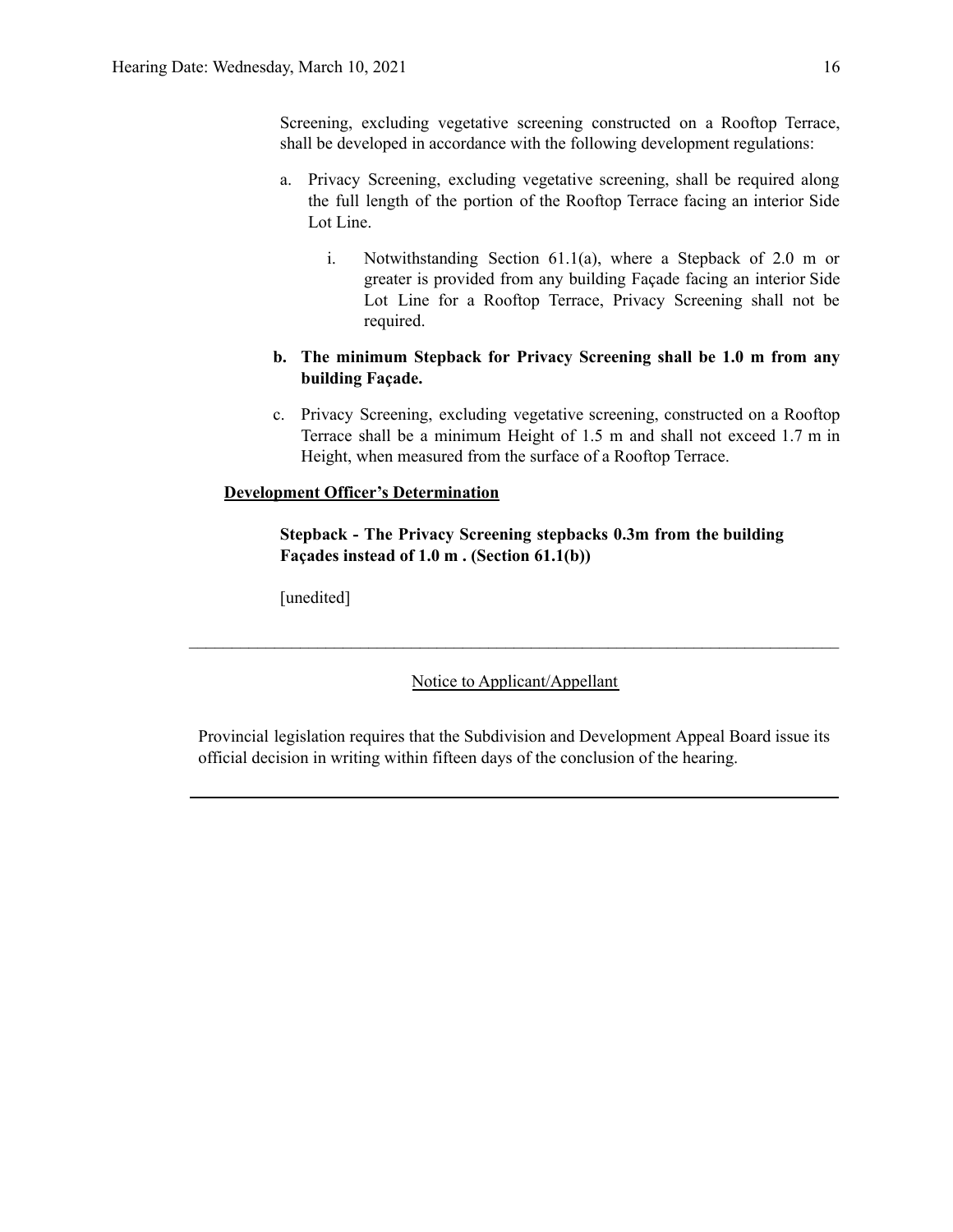| <b>Edmonton</b>                                                                               | Project Number: 346461136-001<br>Application Date:<br>NOV 13, 2019<br>Printed<br>January 27, 2021 at 11:12 AM<br>$1$ of $3$<br>Page:        |
|-----------------------------------------------------------------------------------------------|---------------------------------------------------------------------------------------------------------------------------------------------|
|                                                                                               | <b>Home Improvement Permit</b>                                                                                                              |
| the limitations and conditions of this permit, of the Edmonton Zoning Bylaw 12800 as amended. | This document is a record of a Development Permit application, and a record of the decision for the undertaking described below, subject to |
| <b>Applicant</b>                                                                              | Property Address(es) and Legal Description(s)                                                                                               |
|                                                                                               | 8712 - 120 STREET NW<br>Plan 1722108 Blk 10 Lot 19                                                                                          |
|                                                                                               |                                                                                                                                             |
|                                                                                               |                                                                                                                                             |
|                                                                                               |                                                                                                                                             |
| <b>Scope of Permit</b>                                                                        |                                                                                                                                             |
| hot tub, 2.74m x 2.74m).                                                                      | To construct a Rooftop Terrace with Privacy Screening and hot tub to a Single Detached House (privacy screen @ 1.67m in Height;             |
| <b>Permit Details</b>                                                                         |                                                                                                                                             |
| Class Of Permit: Class B                                                                      | Site Area (1q. m.): 658.79                                                                                                                  |
| Stat. Plan Overlay/Annex Area: Mature Neighbourhood<br>Overlay                                |                                                                                                                                             |
| <b>Development Permit Decision</b>                                                            |                                                                                                                                             |
| Approved                                                                                      |                                                                                                                                             |
| Issue Date: Jan 27, 2021 Development Authority: LAI, ECHO                                     |                                                                                                                                             |
|                                                                                               |                                                                                                                                             |
|                                                                                               |                                                                                                                                             |
|                                                                                               |                                                                                                                                             |
|                                                                                               |                                                                                                                                             |
|                                                                                               |                                                                                                                                             |
|                                                                                               |                                                                                                                                             |
|                                                                                               |                                                                                                                                             |
|                                                                                               |                                                                                                                                             |
|                                                                                               |                                                                                                                                             |
|                                                                                               |                                                                                                                                             |
|                                                                                               |                                                                                                                                             |
|                                                                                               |                                                                                                                                             |
|                                                                                               |                                                                                                                                             |
|                                                                                               |                                                                                                                                             |
|                                                                                               |                                                                                                                                             |
|                                                                                               |                                                                                                                                             |
|                                                                                               |                                                                                                                                             |
|                                                                                               |                                                                                                                                             |
|                                                                                               |                                                                                                                                             |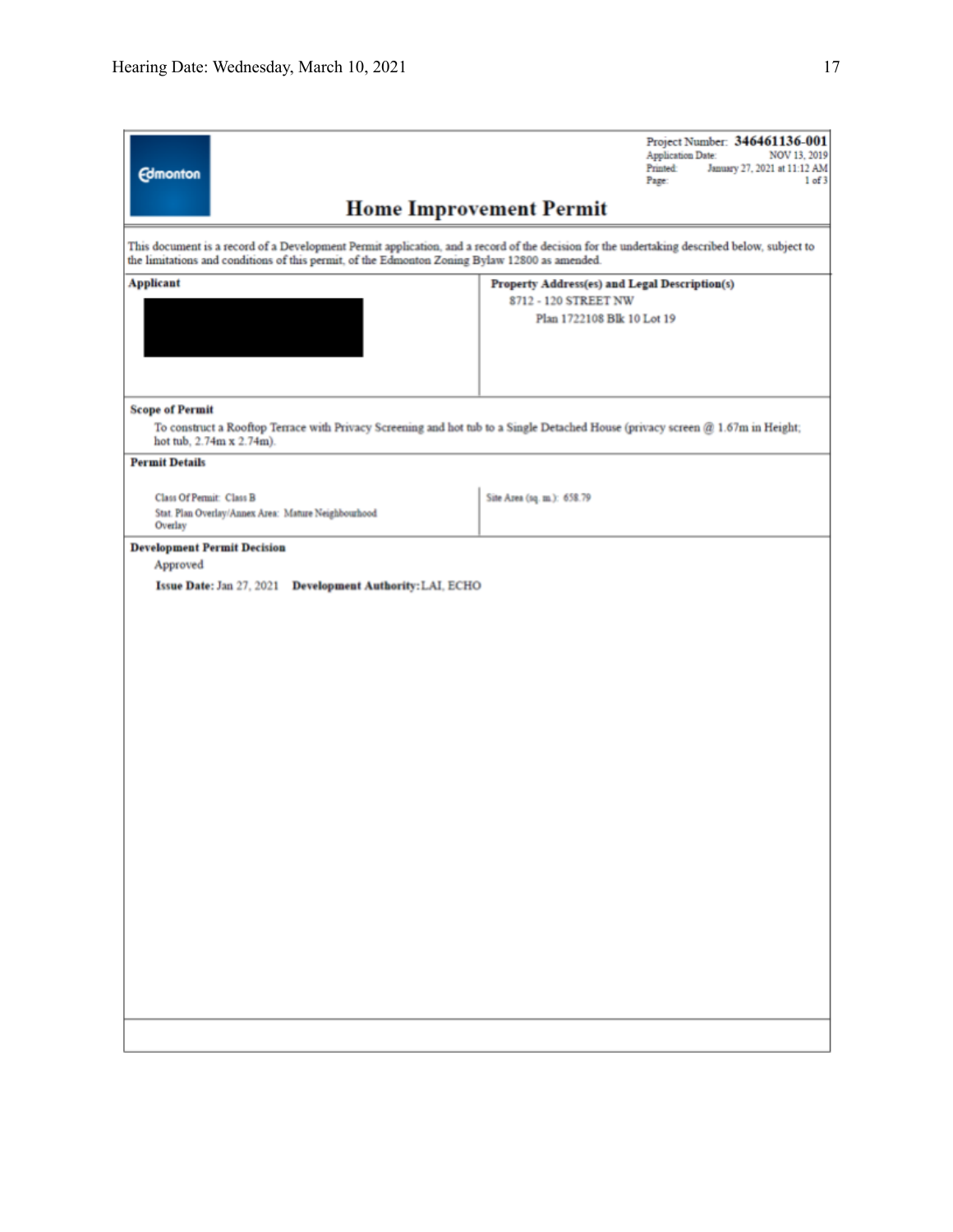| <b>Edmonton</b>                 |                                                                                                                                                                                                                                                                                                                                                                                                        |                   |                           |                                                                                                   | Project Number: 346461136-001<br><b>Application Date:</b><br>NOV 13, 2019<br>Printed:<br>January 27, 2021 at 11:12 AM<br>Page:<br>$2$ of $3$ |  |  |  |
|---------------------------------|--------------------------------------------------------------------------------------------------------------------------------------------------------------------------------------------------------------------------------------------------------------------------------------------------------------------------------------------------------------------------------------------------------|-------------------|---------------------------|---------------------------------------------------------------------------------------------------|----------------------------------------------------------------------------------------------------------------------------------------------|--|--|--|
|                                 |                                                                                                                                                                                                                                                                                                                                                                                                        |                   |                           | <b>Home Improvement Permit</b>                                                                    |                                                                                                                                              |  |  |  |
|                                 | <b>Subject to the Following Conditions</b><br>below) in accordance with Sections 21.1 and 17.1.                                                                                                                                                                                                                                                                                                        |                   |                           |                                                                                                   | Subject to the right of appeal this Development Permit is NOT VALID until the required Notification Period expires (date noted               |  |  |  |
|                                 | This Development Permit authorizes the development of a Rooftop Terrace with Privacy Screening and hot tub to a Single<br>Detached House (privacy screen @ 1.67m in Height; hot tub, 2.74m x 2.74m).                                                                                                                                                                                                   |                   |                           |                                                                                                   |                                                                                                                                              |  |  |  |
|                                 |                                                                                                                                                                                                                                                                                                                                                                                                        |                   |                           | The development shall be constructed in accordance with the stamped and approved drawings.        |                                                                                                                                              |  |  |  |
|                                 |                                                                                                                                                                                                                                                                                                                                                                                                        |                   |                           | Immediately upon completion of the exterior alterations, the site shall be cleared of all debris. |                                                                                                                                              |  |  |  |
|                                 | standard of surrounding development.                                                                                                                                                                                                                                                                                                                                                                   |                   |                           |                                                                                                   | As far as reasonably practicable, the design and use of exterior finishing materials used shall be similar to, or better than, the           |  |  |  |
| information.                    | <b>ADVISEMENTS:</b>                                                                                                                                                                                                                                                                                                                                                                                    |                   |                           |                                                                                                   | A Building Permit is required for any construction or change in use of a building. Please contact the 311 Call Centre for further            |  |  |  |
|                                 | Any proposed change from the original approved drawings is subject to a revision/re-examination fee. The fee will be determined<br>by the reviewing officer based on the scope of the request and in accordance with current fee schedules. A review fee may be<br>collected for each change request.                                                                                                  |                   |                           |                                                                                                   |                                                                                                                                              |  |  |  |
|                                 | Unless otherwise stated, all the above references to "section numbers" refer to the authority under the Edmonton Zoning Bylaw<br>12800                                                                                                                                                                                                                                                                 |                   |                           |                                                                                                   |                                                                                                                                              |  |  |  |
| Site.                           | An approved Development Permit means that the proposed development has been reviewed against the provisions of this bylaw. It<br>does not remove obligations to conform with other legislation, bylaws or land title instruments including, but not limited to, the<br>Municipal Government Act, the Safety Codes Act or any caveats, restrictive covenants or easements that might be attached to the |                   |                           |                                                                                                   |                                                                                                                                              |  |  |  |
| <b>Variances</b>                |                                                                                                                                                                                                                                                                                                                                                                                                        |                   |                           |                                                                                                   | Stepback - The Privacy Screening stepbacks $0.3$ m from the building Façades instead of $1.0$ m. (Section $61.1(b)$ )                        |  |  |  |
| <b>Rights of Appeal</b>         | Amendment Act.<br>Notice Period Begins: Feb 02, 2021                                                                                                                                                                                                                                                                                                                                                   |                   | <b>Ends: Feb 23, 2021</b> |                                                                                                   | This approval is subject to the right of appeal as outlined in Chapter 24, Section 683 through 689 of the Municipal Government               |  |  |  |
| <b>Building Permit Decision</b> |                                                                                                                                                                                                                                                                                                                                                                                                        |                   |                           |                                                                                                   |                                                                                                                                              |  |  |  |
|                                 | No decision has yet been made.                                                                                                                                                                                                                                                                                                                                                                         |                   |                           |                                                                                                   |                                                                                                                                              |  |  |  |
| Fees                            |                                                                                                                                                                                                                                                                                                                                                                                                        |                   |                           |                                                                                                   |                                                                                                                                              |  |  |  |
|                                 |                                                                                                                                                                                                                                                                                                                                                                                                        | <b>Fee Amount</b> | <b>Amount Paid</b>        | Receipt#                                                                                          | <b>Date Paid</b>                                                                                                                             |  |  |  |
| Value)                          | <b>Building Permit Fee (Construction</b>                                                                                                                                                                                                                                                                                                                                                               | \$271.00          | \$271.00                  | 89710601181D001                                                                                   | Nov 13, 2019                                                                                                                                 |  |  |  |
| and Hot Tub)                    | <b>Building Permit Fee (Swimming Pool</b>                                                                                                                                                                                                                                                                                                                                                              | \$110.00          | \$110.00                  | 90136506814D001                                                                                   | Nov 26, 2019                                                                                                                                 |  |  |  |
|                                 | Development Application Fee                                                                                                                                                                                                                                                                                                                                                                            | \$173.00          | \$173.00                  | 89710601181D001                                                                                   | Nov 13, 2019                                                                                                                                 |  |  |  |
| Safety Codes Fee                |                                                                                                                                                                                                                                                                                                                                                                                                        | \$15.24           | \$15.24                   | 89710601181D001                                                                                   | Nov 26, 2019                                                                                                                                 |  |  |  |
|                                 |                                                                                                                                                                                                                                                                                                                                                                                                        |                   |                           |                                                                                                   |                                                                                                                                              |  |  |  |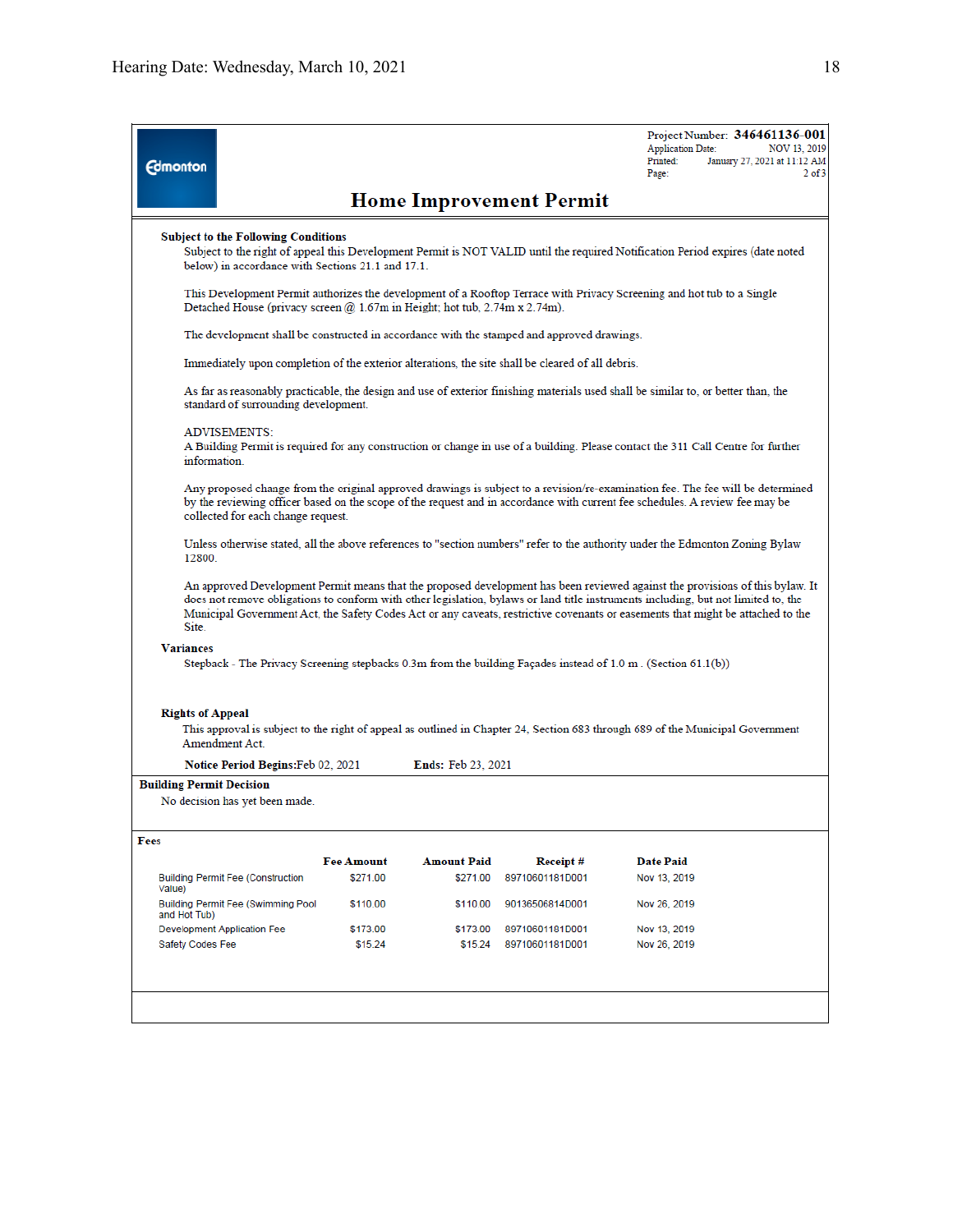| <b>Edmonton</b>          |                             |                                |          | <b>Application Date:</b><br>Printed:<br>Page: | Project Number: 346461136-001<br>NOV 13, 2019<br>January 27, 2021 at 11:12 AM<br>3 of 3 |
|--------------------------|-----------------------------|--------------------------------|----------|-----------------------------------------------|-----------------------------------------------------------------------------------------|
|                          |                             | <b>Home Improvement Permit</b> |          |                                               |                                                                                         |
| Fees                     |                             |                                |          |                                               |                                                                                         |
| <b>Total GST Amount:</b> | <b>Fee Amount</b><br>\$0.00 | <b>Amount Paid</b>             | Receipt# | <b>Date Paid</b>                              |                                                                                         |
| Totals for Permit:       | \$569.24                    | \$569.24                       |          |                                               |                                                                                         |
|                          |                             |                                |          |                                               |                                                                                         |
|                          |                             |                                |          |                                               |                                                                                         |
|                          |                             |                                |          |                                               |                                                                                         |
|                          |                             |                                |          |                                               |                                                                                         |
|                          |                             |                                |          |                                               |                                                                                         |
|                          |                             |                                |          |                                               |                                                                                         |
|                          |                             |                                |          |                                               |                                                                                         |
|                          |                             |                                |          |                                               |                                                                                         |
|                          |                             |                                |          |                                               |                                                                                         |
|                          |                             |                                |          |                                               |                                                                                         |
|                          |                             |                                |          |                                               |                                                                                         |
|                          |                             |                                |          |                                               |                                                                                         |
|                          |                             |                                |          |                                               |                                                                                         |
|                          |                             |                                |          |                                               |                                                                                         |
|                          |                             |                                |          |                                               |                                                                                         |
|                          |                             |                                |          |                                               |                                                                                         |
|                          |                             |                                |          |                                               |                                                                                         |
|                          |                             |                                |          |                                               |                                                                                         |
|                          |                             |                                |          |                                               |                                                                                         |
|                          |                             |                                |          |                                               |                                                                                         |
|                          |                             |                                |          |                                               |                                                                                         |
|                          |                             |                                |          |                                               |                                                                                         |
|                          |                             |                                |          |                                               |                                                                                         |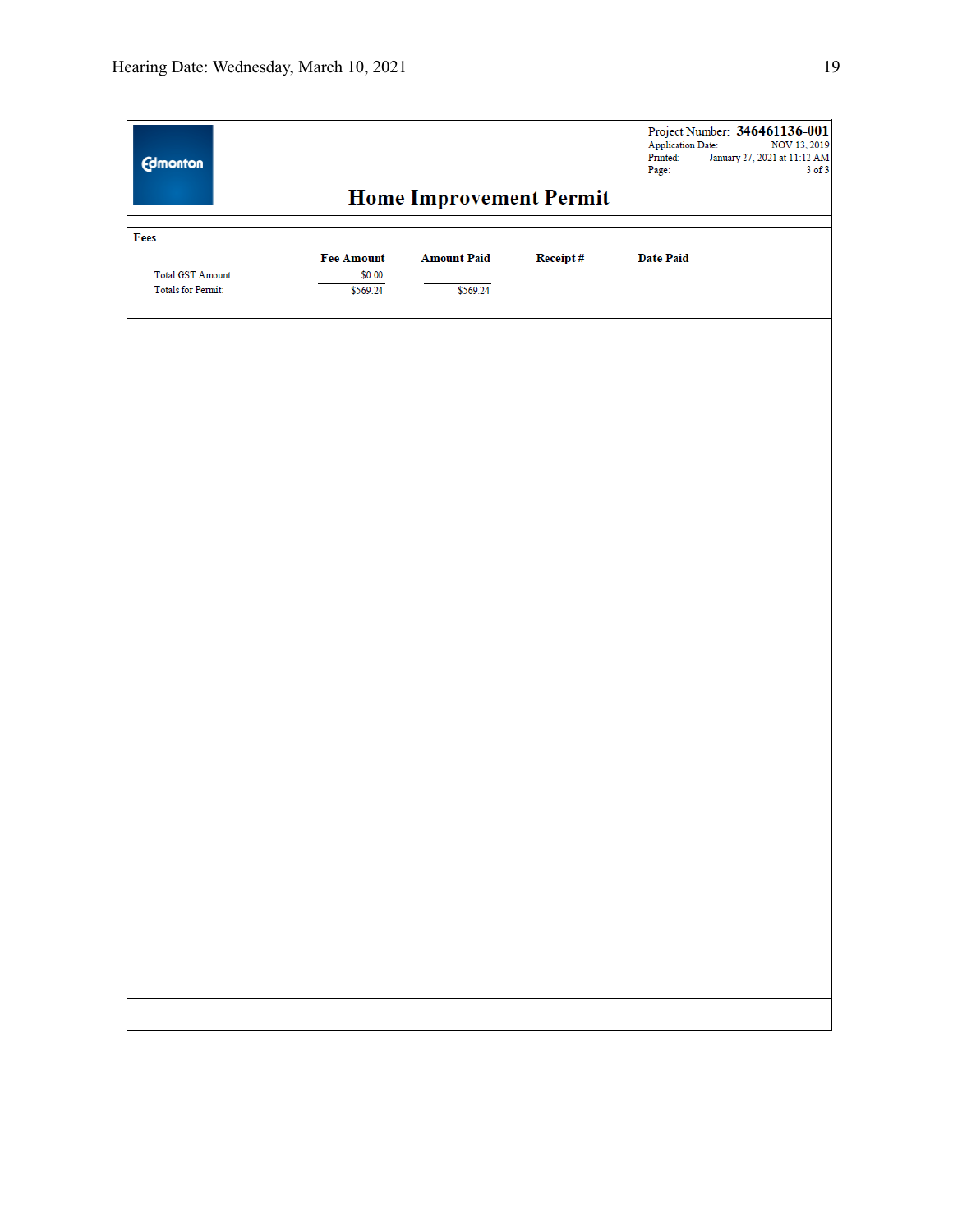

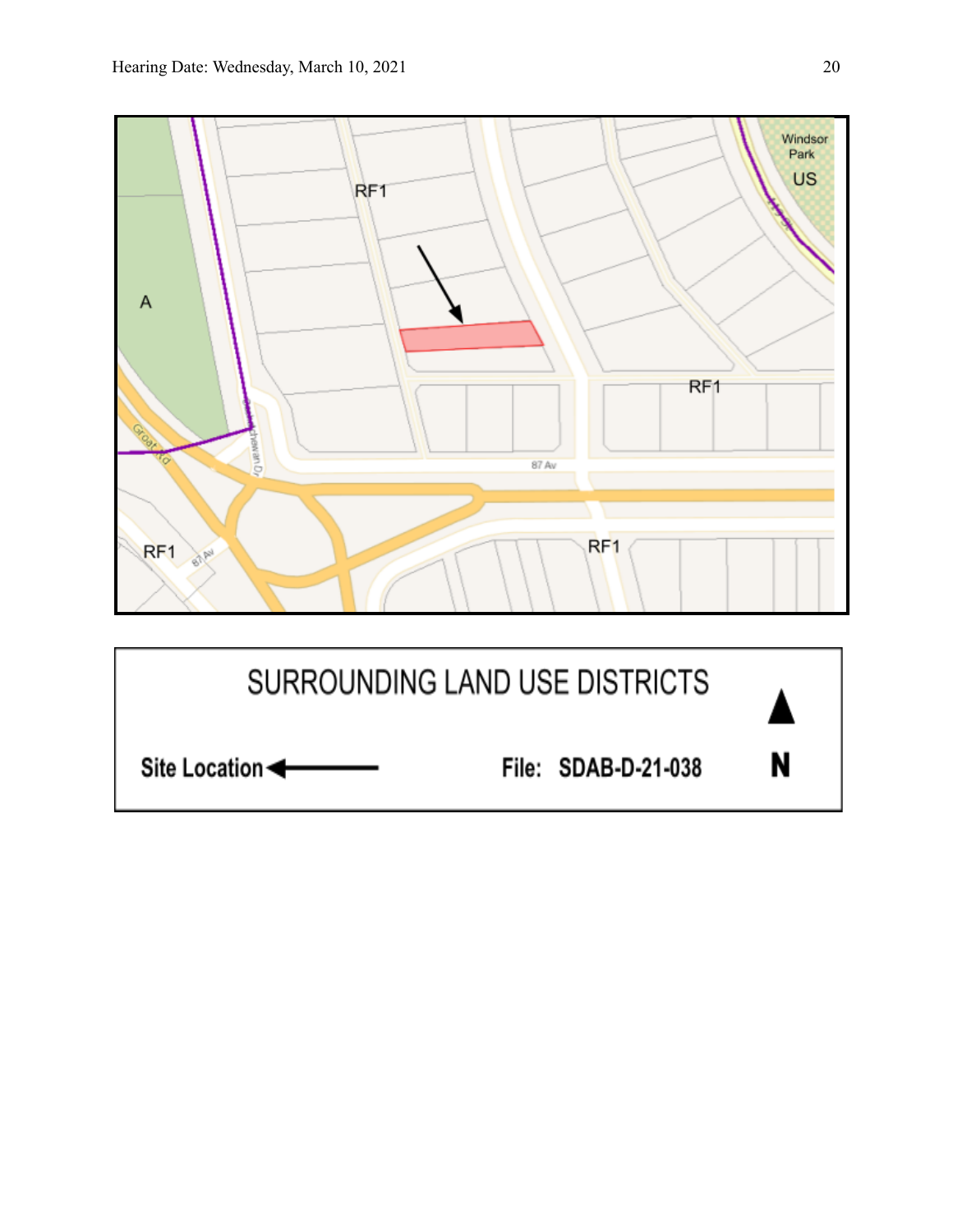| AN APPEAL FROM THE DECISION OF THE DEVELOPMENT OFFICER |                                                                                                                                                                                                                   |  |  |  |
|--------------------------------------------------------|-------------------------------------------------------------------------------------------------------------------------------------------------------------------------------------------------------------------|--|--|--|
| <b>APPELLANT:</b>                                      |                                                                                                                                                                                                                   |  |  |  |
| <b>APPLICATION NO.:</b>                                | 379711853-002                                                                                                                                                                                                     |  |  |  |
| <b>APPLICATION TO:</b>                                 | Change the Use from a Personal Service Shop to a Liquor<br>Store and to construct interior alterations was refused<br>because it does not comply with the minimum setback<br>requirement from other Liquor Stores |  |  |  |
| <b>DECISION OF THE</b>                                 |                                                                                                                                                                                                                   |  |  |  |
| DEVELOPMENT AUTHORITY: Refused                         |                                                                                                                                                                                                                   |  |  |  |
| <b>DECISION DATE:</b>                                  | January 21, 2021                                                                                                                                                                                                  |  |  |  |
| <b>DATE OF APPEAL:</b>                                 | February 10, 2021                                                                                                                                                                                                 |  |  |  |
| MUNICIPAL DESCRIPTION<br>OF SUBJECT PROPERTY:          | 10838 - 124 Street NW                                                                                                                                                                                             |  |  |  |
| <b>LEGAL DESCRIPTION:</b>                              | Plan RN22 Blk 27 Lot 17                                                                                                                                                                                           |  |  |  |
| ZONE:                                                  | (CB1) Low Intensity Business Zone                                                                                                                                                                                 |  |  |  |
| <b>OVERLAY:</b>                                        | Main Streets Overlay                                                                                                                                                                                              |  |  |  |
| <b>STATUTORY PLAN:</b>                                 | West Ingle Area Redevelopment Plan                                                                                                                                                                                |  |  |  |
|                                                        |                                                                                                                                                                                                                   |  |  |  |

### *Grounds for Appeal*

The Appellant provided the following reasons for appealing the decision of the Development Authority:

To Whom it May Concern,

Please accept this letter as an expression of our intent to appeal the Development Permit Decision (refusal) for DP 379711853-002. The purpose of this DP application was to change the existing use at 10842 –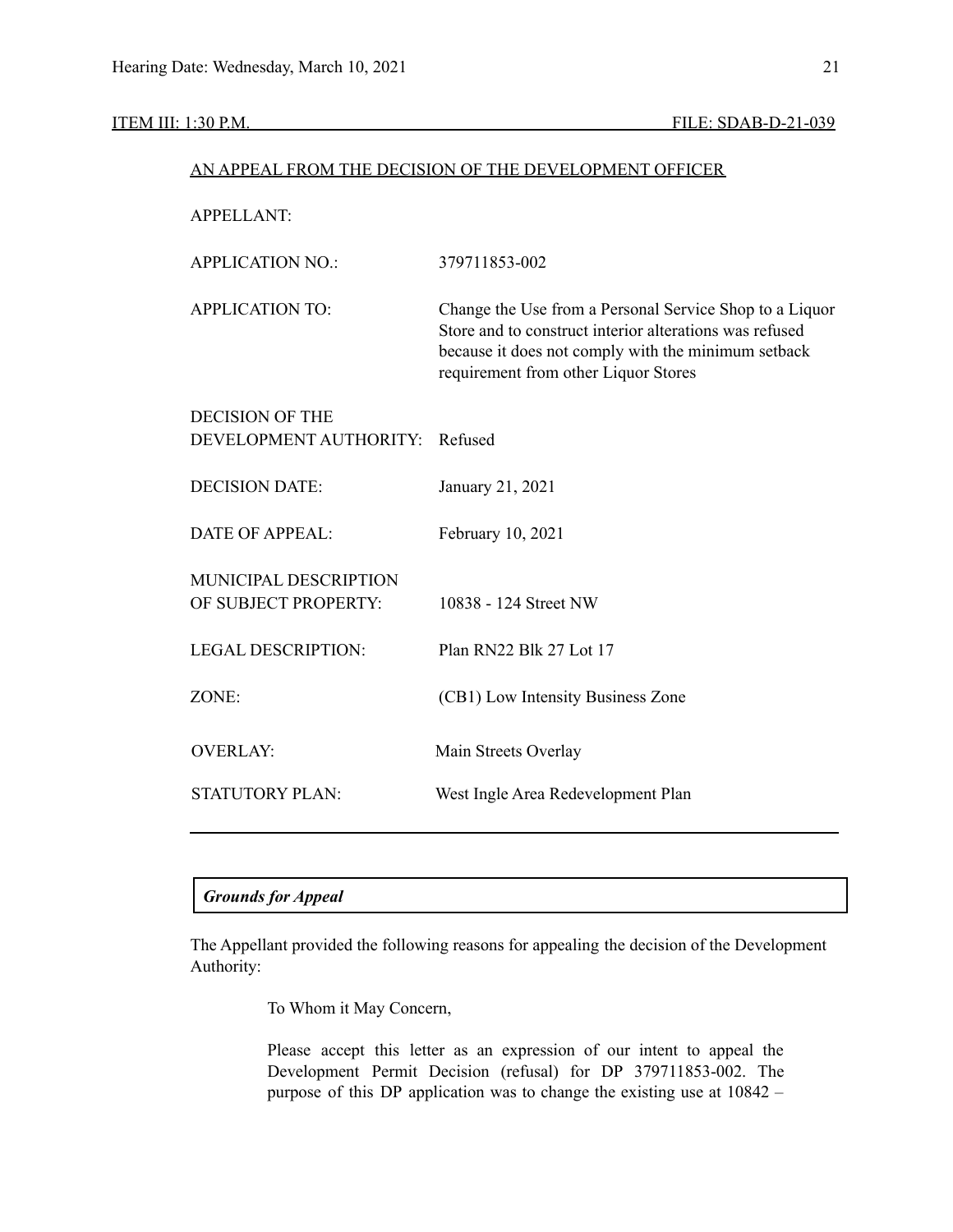124 Street NW from Personal Service Shop to a Liquor Store and to construct interior alterations. The property is zoned CB1 – Low Intensity Business Zone, with Liquor Stores falling under Discretionary Uses.

The Development Officer (DO) refused this DP application based on Section 85.1 of the City of Edmonton's Land Use Bylaw, which stipulates a minimum required setback of 500 m between proposed Liquor Stores and existing Liquor Stores. There is an existing Liquor Store that is 425 m to the north of the proposed site at 11007 124 Street NW, fronting onto 124 Street NW, and a second Liquor Store that is 328 m to the south of the proposed site at 12411 107 Avenue NW, fronting on to 107 Avenue NW. Under Section 85.6 of the Zoning Bylaw, the DO cannot grant variances to the minimum setback to allow for the proposed Liquor Store use.

The rationale for this Appeal is that the separation distance between the proposed Liquor Store use at the existing Liquor Store at 11007 124 Street NW is deficient by only 15% of what is required; and, that due to fronting onto 107 Avenue NW rather than 124 Street NW, the separation distance between the proposed Liquor Store use and the existing Liquor Store at 12411 107 Avenue NW effectively meets the intent of the 500 m separation distance despite being within 328 m of one another.

Previous Subdivision and Development Appeal Board decisions concerning Liquor Store separation distance requirements indicate that separation distance alone is not the only factor that should be considered in determining whether a proposed Liquor Store is appropriate. We believe that this proposed Liquor Store will not interfere with existing amenities in the neighbourhood nor interfere with or affect the use, enjoyment, or value of neighbouring parcels of land in the neighbourhood. Thank you for your consideration.

#### *General Matters*

#### **Appeal Information:**

The *Municipal Government Act*, RSA 2000, c M-26 states the following:

#### **Grounds for Appeal**

**685(1)** If a development authority

- (a) fails or refuses to issue a development permit to a person,
- (b) issues a development permit subject to conditions, or
- (c) issues an order under section 645,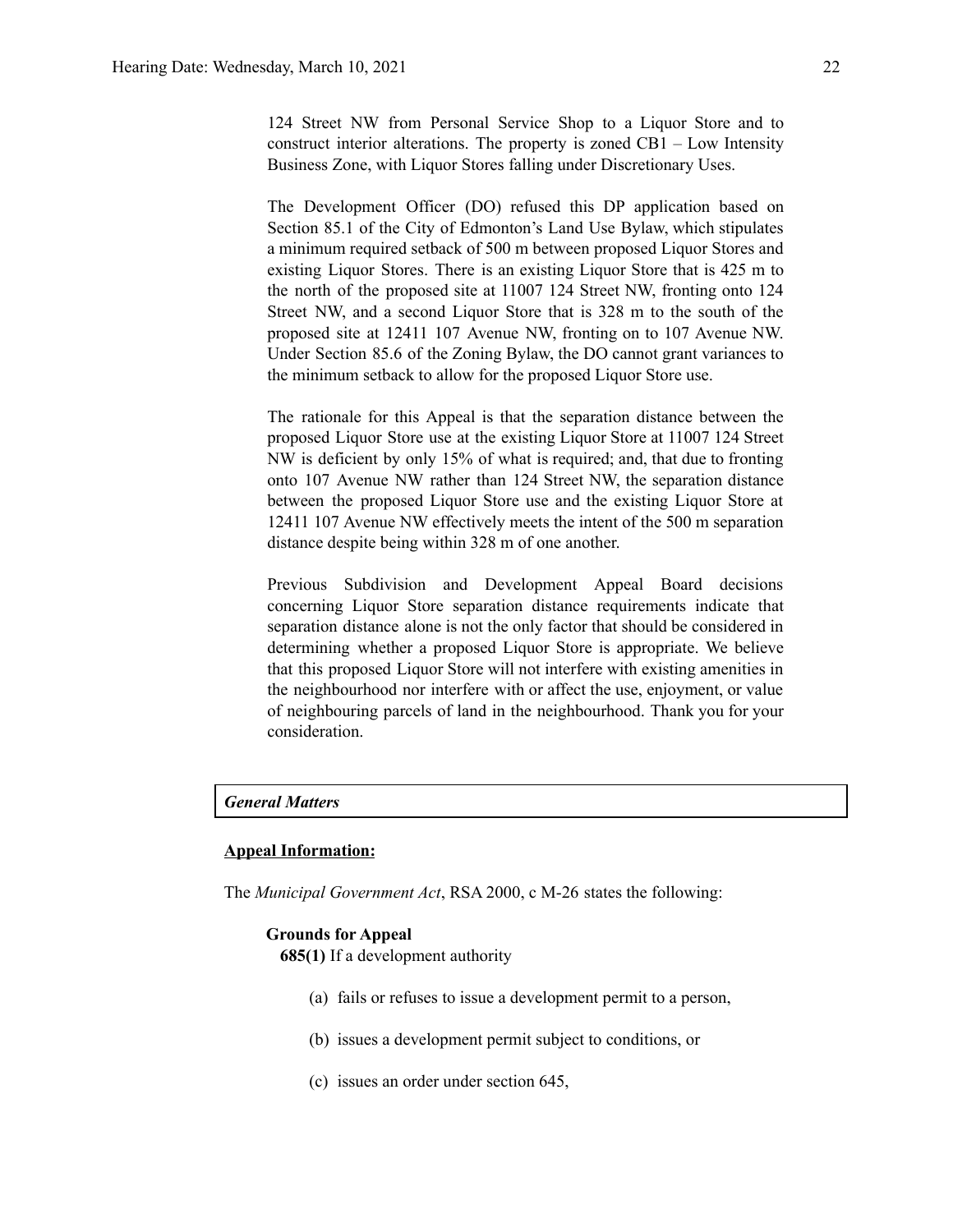the person applying for the permit or affected by the order under section 645 may appeal the decision in accordance with subsection (2.1).

**(1.1)** A decision of a development authority must state whether an appeal lies to a subdivision and development appeal board or to the Municipal Government Board.

**(2)** In addition to an applicant under subsection (1), any person affected by an order, decision or development permit made or issued by a development authority may appeal the decision in accordance with subsection  $(2.1)$ .

#### **Appeals**

**686(1)** A development appeal to a subdivision and development appeal board is commenced by filing a notice of the appeal, containing reasons, with the board,

- (a) in the case of an appeal made by a person referred to in section 685(1)
	- (i) with respect to an application for a development permit,
		- (A) within 21 days after the date on which the written decision is given under section 642, or
		- (B) if no decision is made with respect to the application within the 40-day period, or within any extension of that period under section 684, within 21 days after the date the period or extension expires,
		- or
	- (ii) with respect to an order under section 645, within 21 days after the date on which the order is made, or
- (b) in the case of an appeal made by a person referred to in section 685(2), within 21 days after the date on which the notice of the issuance of the permit was given in accordance with the land use bylaw.

#### **Hearing and Decision**

**687(3)** In determining an appeal, the subdivision and development appeal board

…

(a.1) must comply with the land use policies;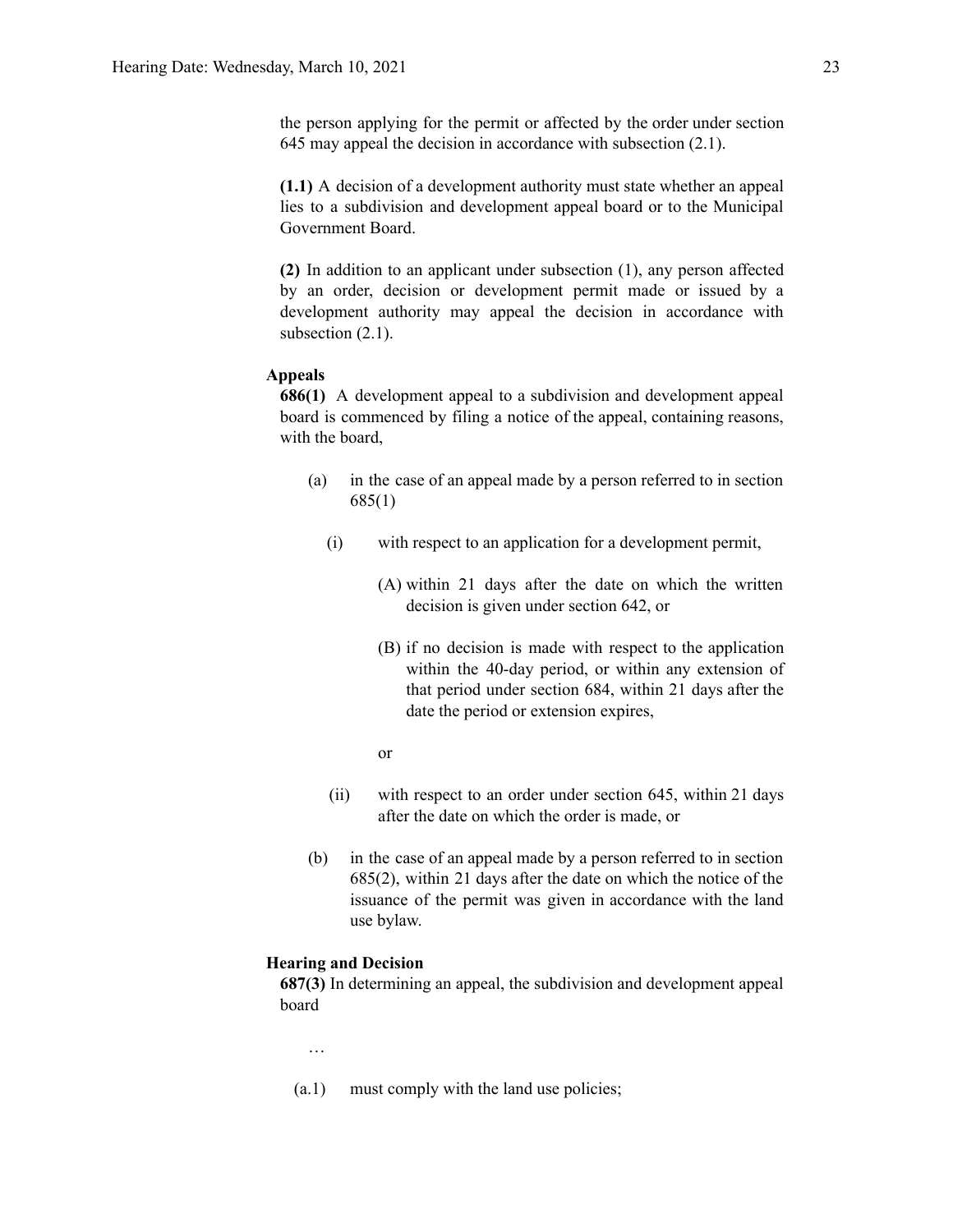- (a.2) subject to section 638, must comply with any applicable statutory plans;
- (a.3) subject to clause (d), must comply with any land use bylaw in effect;
- (a.4) must comply with the applicable requirements of the regulations under the *Gaming, Liquor and Cannabis Act* respecting the location of premises described in a cannabis licence and distances between those premises and other premises;
	- …
	- (c) may confirm, revoke or vary the order, decision or development permit or any condition attached to any of them or make or substitute an order, decision or permit of its own;
	- (d) may make an order or decision or issue or confirm the issue of a development permit even though the proposed development does not comply with the land use bylaw if, in its opinion,
		- (i) the proposed development would not
			- (A) unduly interfere with the amenities of the neighbourhood, or
			- (B) materially interfere with or affect the use, enjoyment or value of neighbouring parcels of land,
		- and
		- (ii) the proposed development conforms with the use prescribed for that land or building in the land use bylaw.

#### **General Provisions from the** *Edmonton Zoning Bylaw:*

Under section 330.3(16), a **Liquor Store** is a **Discretionary Use** in the **(CB1) Low Intensity Business Zone.**

Under section 7.4(30) **Liquor Stores** means development used for the retail sale of any and all types of alcoholic beverages to the public for off-site consumption. This Use may include retail sales of related products such as soft drinks and snack foods.

Section 330.1 states that the **General Purpose** of the **(CB1) Low Intensity Business Zone** is: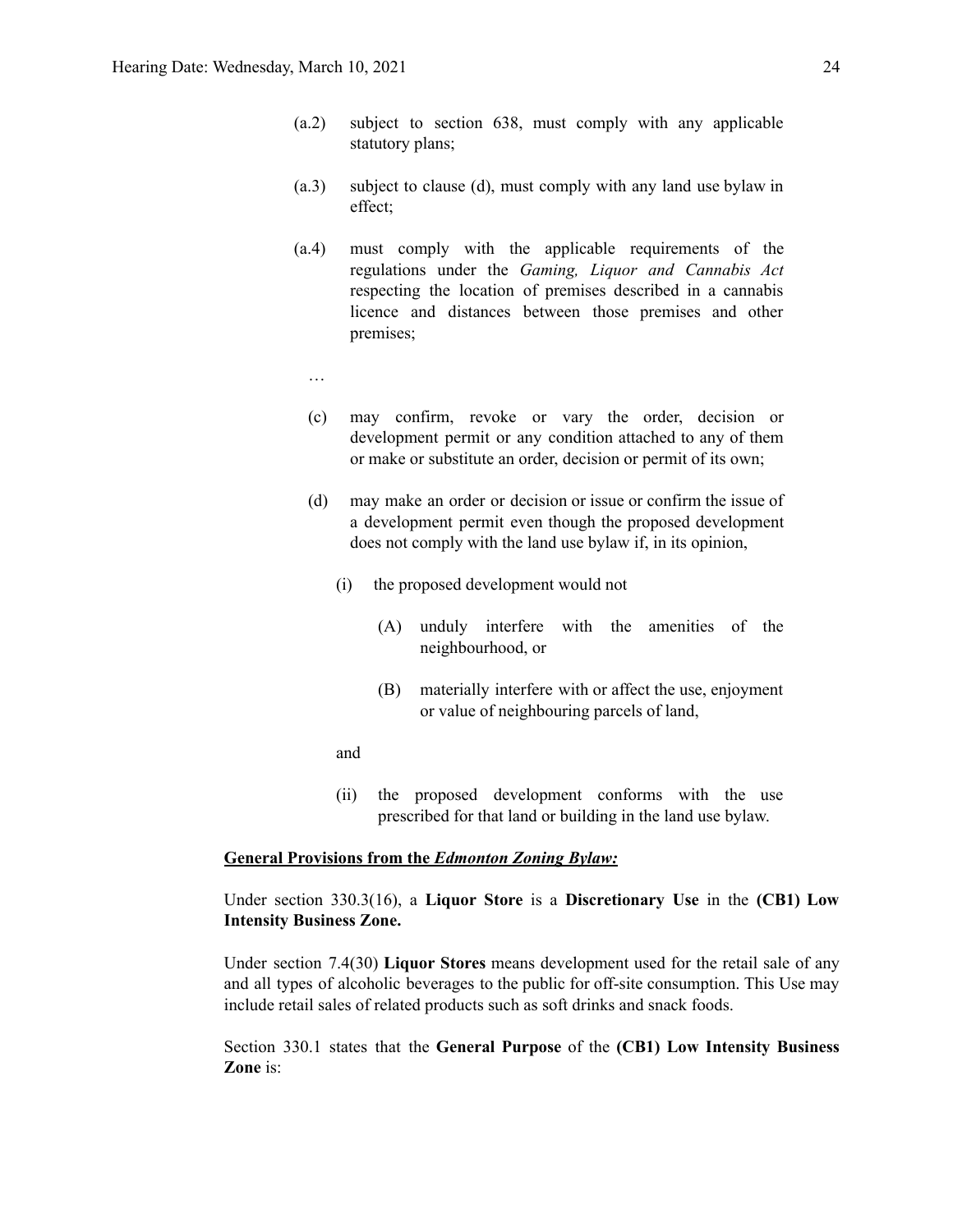to provide for low intensity commercial, office and service uses, and limited Residential-related Uses located along arterial roadways that border residential areas. Development shall be sensitive and in scale with existing development along the commercial street and any surrounding residential neighbourhood.

Section 814.1 states that the **General Purpose** of the **Mains Street Overlay** is:

to encourage and strengthen the pedestrian-oriented character of Edmonton's main street commercial areas that are located in proximity to residential and transit-oriented areas, by providing visual interest, transparent storefront displays, and amenities for pedestrians.

*Section 85 - Liquor Stores*

### **1. Any Liquor Store shall not be located less than [500](https://webdocs.edmonton.ca/InfraPlan/zoningbylaw/ZoningBylaw/Measurements/im500.htm) m from any other Liquor Store.**

- 2. Notwithstanding subsection 85(1), a Liquor Store may be located less than [500](https://webdocs.edmonton.ca/InfraPlan/zoningbylaw/ZoningBylaw/Measurements/im500.htm) m from any other Liquor Store if located:
	- a. outside the boundary shown in Appendix 1 to Section 85, provided:
		- i. the Liquor Stores are located on separate Sites, and
		- ii. at least one Liquor Store is located on a Site greater than 2.5 ha in size that is zoned [CSCa](https://webdocs.edmonton.ca/InfraPlan/zoningbylaw/ZoningBylaw/Part2/Special_Areas/960_5_(CSCa)_Ambleside_Shopping_Centre_Zone.htm), [UVCa,](https://webdocs.edmonton.ca/InfraPlan/zoningbylaw/ZoningBylaw/Part2/Special_Areas/960.6_(UVCa)_Ambleside_Urban_Village_Commercial_Zone.htm) [GVC,](https://webdocs.edmonton.ca/InfraPlan/zoningbylaw/ZoningBylaw/Part2/Special_Areas/940_6_(GVC)_Griesbach_Village_Centre_Zone.htm) [TC-C](https://webdocs.edmonton.ca/InfraPlan/zoningbylaw/ZoningBylaw/Part2/Special_Areas/990_4_(TC-C)_Heritage_Valley_Town_Centre_Commercial_Zone.htm), [DC1](https://webdocs.edmonton.ca/InfraPlan/zoningbylaw/ZoningBylaw/Part2/Direct/710_(DC1)_Direct_Development_Control_Provision.htm), [DC2,](https://webdocs.edmonton.ca/InfraPlan/zoningbylaw/ZoningBylaw/Part2/Direct/720_(DC2)_Site_Specific_Development_Control_Provision.htm) [CSC,](https://webdocs.edmonton.ca/InfraPlan/zoningbylaw/ZoningBylaw/Part2/Commercial/320_(CSC)_Shopping_Centre_Zone.htm) [CB1,](https://webdocs.edmonton.ca/InfraPlan/zoningbylaw/ZoningBylaw/Part2/Commercial/330_(CB1)_Low_Intensity_Business_Zone.htm) [CB2](https://webdocs.edmonton.ca/InfraPlan/zoningbylaw/ZoningBylaw/Part2/Commercial/340_(CB2)_General_Business_Zone.htm), [CHY,](https://webdocs.edmonton.ca/InfraPlan/zoningbylaw/ZoningBylaw/Part2/Commercial/350_(CHY)_Highway_Corridor_Zone.htm) [CO](https://webdocs.edmonton.ca/InfraPlan/zoningbylaw/ZoningBylaw/Part2/Commercial/360_(CO)_Commercial_Office_Zone.htm) or [CB3](https://webdocs.edmonton.ca/InfraPlan/zoningbylaw/ZoningBylaw/Part2/Commercial/370_(CB3)_Commercial_Mixed_Business_Zone.htm).
- 3. For the purposes of Section 85, the [500](https://webdocs.edmonton.ca/InfraPlan/zoningbylaw/ZoningBylaw/Measurements/im500.htm) m separation distance shall be measured from the closest point of the Liquor Store to the closest point of any other approved Liquor Store.
- 4. Any Site containing a Liquor Store shall not be located less than 100 m from any Site being used for community or recreation activities, public or private education, or public lands at the time of the application for the Development Permit for the Liquor Store. Sites that are greater than 2.0 ha in size and zoned either CSC or DC2, are exempt from this restriction. For the purposes of this subsection only:
	- a. the 100 m separation distance shall be measured from the closest point of the subject Site boundary to the closest point of another Site boundary, and shall not be measured from Zone boundaries or from the edges of structures;
	- b. the term "community or recreation activities" is limited to Community Recreation Services, as defined in subsection 7.8(1) of this Bylaw, which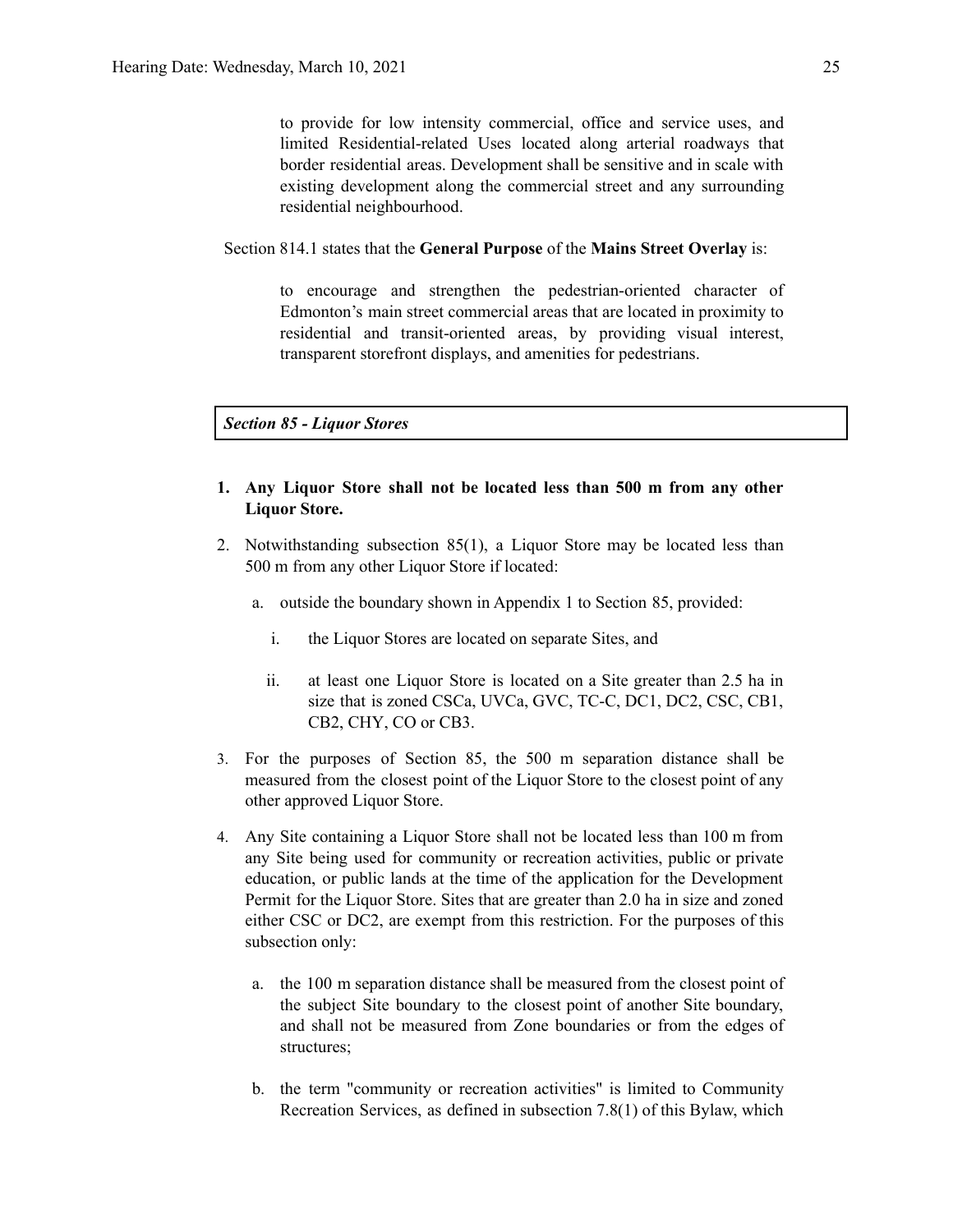includes community league buildings and facilities, and children's playgrounds and play areas. This term does not include arenas or other public assembly Uses, Child Care Services, Public Libraries and Cultural Exhibits, or Religious Assembly;

- c. the term "public or private education facilities" is limited to elementary through to high schools inclusive only, and does not include dance schools, driving schools or other Commercial Schools; and
- d. the term "public lands" is limited to Sites zoned AP, and Sites zoned A.
- 5. Notwithstanding Section 11 of this Bylaw, a Development Officer shall not grant a variance to subsection 85(4).
- **6. Notwithstanding Section 11 of this Bylaw, a Development Officer shall only grant a variance to subsection 85(1) or subsection 85(2) as outlined in subsections 85(7), 85(8) and 85(9).**
- 7. When the Development Officer receives an application for a Development Permit that is for the purpose of accommodating the temporary relocation of an approved Liquor Store within 500 m of its original location, a variance to subsection 85(1) or subsection 85(2) may be granted where:
	- a. the application for the Development Permit is for a Temporary Development, in order to limit the introduction of an additional Liquor Store within [500](https://webdocs.edmonton.ca/InfraPlan/zoningbylaw/ZoningBylaw/Measurements/im500.htm) m of the original approved Development Permit;
	- b. the temporary location for any Liquor Store is not within [500](https://webdocs.edmonton.ca/InfraPlan/zoningbylaw/ZoningBylaw/Measurements/im500.htm) m of any legally conforming Liquor Store; and
	- c. the application for a Development Permit will not result in a total Floor Area for a Liquor Store that is 10.0% greater than the Floor Area of the existing approved Liquor Store, to a maximum increase of [50](https://webdocs.edmonton.ca/InfraPlan/zoningbylaw/ZoningBylaw/Measurements/ia50.htm) m<sup>2</sup>.
- 8. When a Development Officer receives an application for a Development Permit that is for the purpose of accommodating the reversion of an existing approved Liquor Store back to its original location on a Site, a variance of subsection 85(1) or subsection 85(2) may only be granted where the application for the reversion is submitted to the Development Officer within 5 years of the date of vacating the original location and the application will not result in a total Floor Area that is greater than the original approved Liquor Store.
- 9. The issuance of a Development Permit which contains a variance pursuant to subsection 85(7) shall be issued as a Temporary Development for a duration of up to 5 years or less, to be determined by the Development Officer.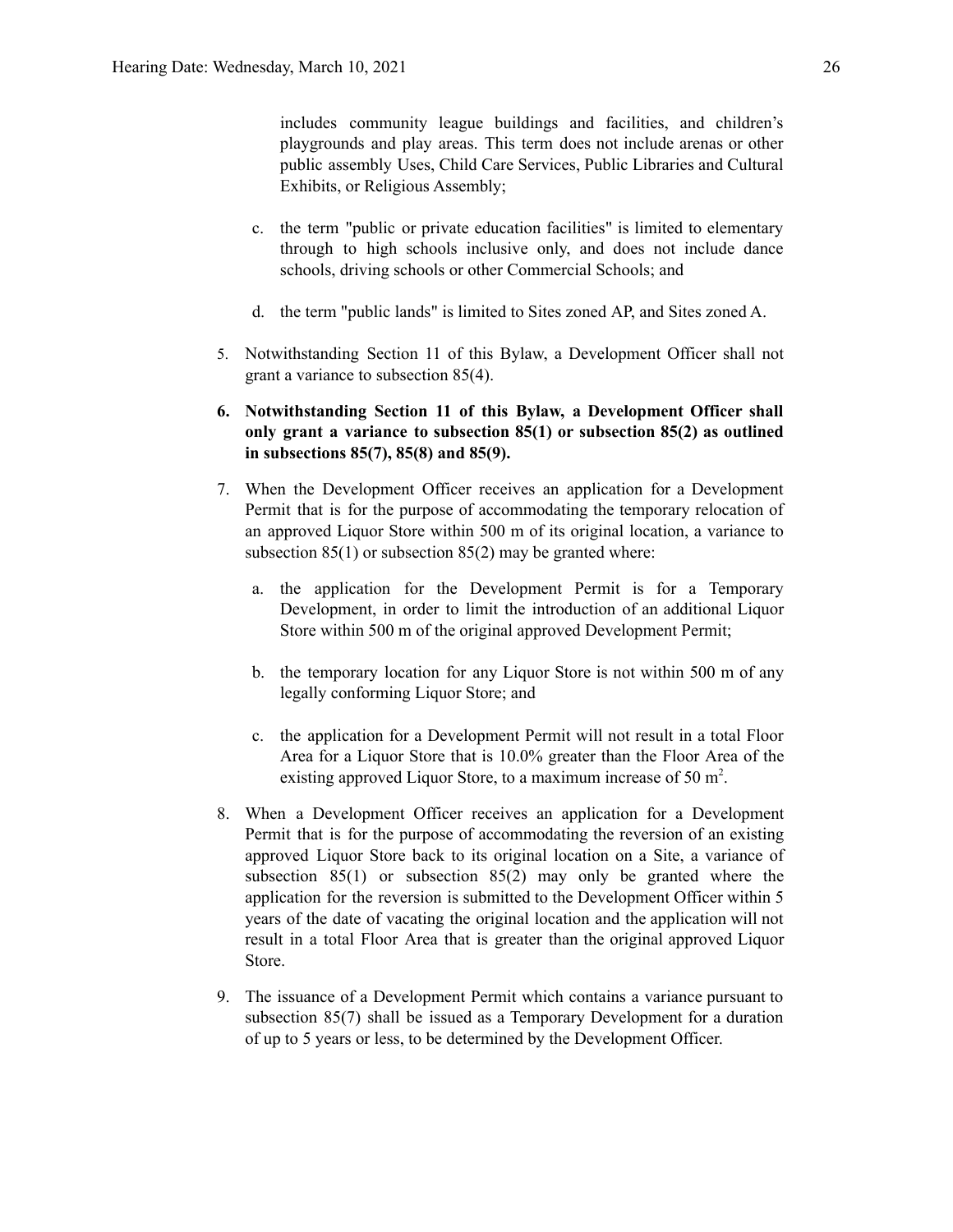- 10. The Development Officer may require lighting, signage or screening measures that ensure the proposed development is compatible with adjacent or nearby Residential Uses or Commercial Uses.
- 11. Liquor Stores shall include the following to allow for natural surveillance to promote safe surroundings:
	- a. Customer access is oriented to:
		- i. a public or internal roadway, other than a Lane;
		- ii. a shopping centre parking lot in front of the store; or
	- iii. a mall access that allows visibility from the interior of the mall into the store.
	- b. Premises located at ground level shall include:
		- i. Ample transparency to maintain sight lines into and out of the premises. To ensure transparency and sight lines are maintained:
			- 1. Not more than 10% of the windows may be covered by Signs, the remainder shall be clear, untinted, and free from obstruction.
		- ii. Outdoor lighting is required to provide a well-lit environment for pedestrians entering and exiting the premises and to illuminate the property. The Development Officer shall require the applicant to provide a plan showing the location and details of perimeter lighting to ensure adequate lighting.
		- iii. Landscaping shall be located such that it does not obstruct sight lines into the premises.

#### **Development Officer's Determination**

**1. Section 85.1 - The proposed new Liquor Store does not comply with the minimum setback requirement from other Liquor Stores:**

**175935747-001 11007 124 Street NW Required Setback: 500 m Proposed Setback: 425 m Deficient by 75 m**

**103447411-001 12411 107 Ave NW Required Setback: 500 m Proposed Setback: 328 m Deficient by 172 m**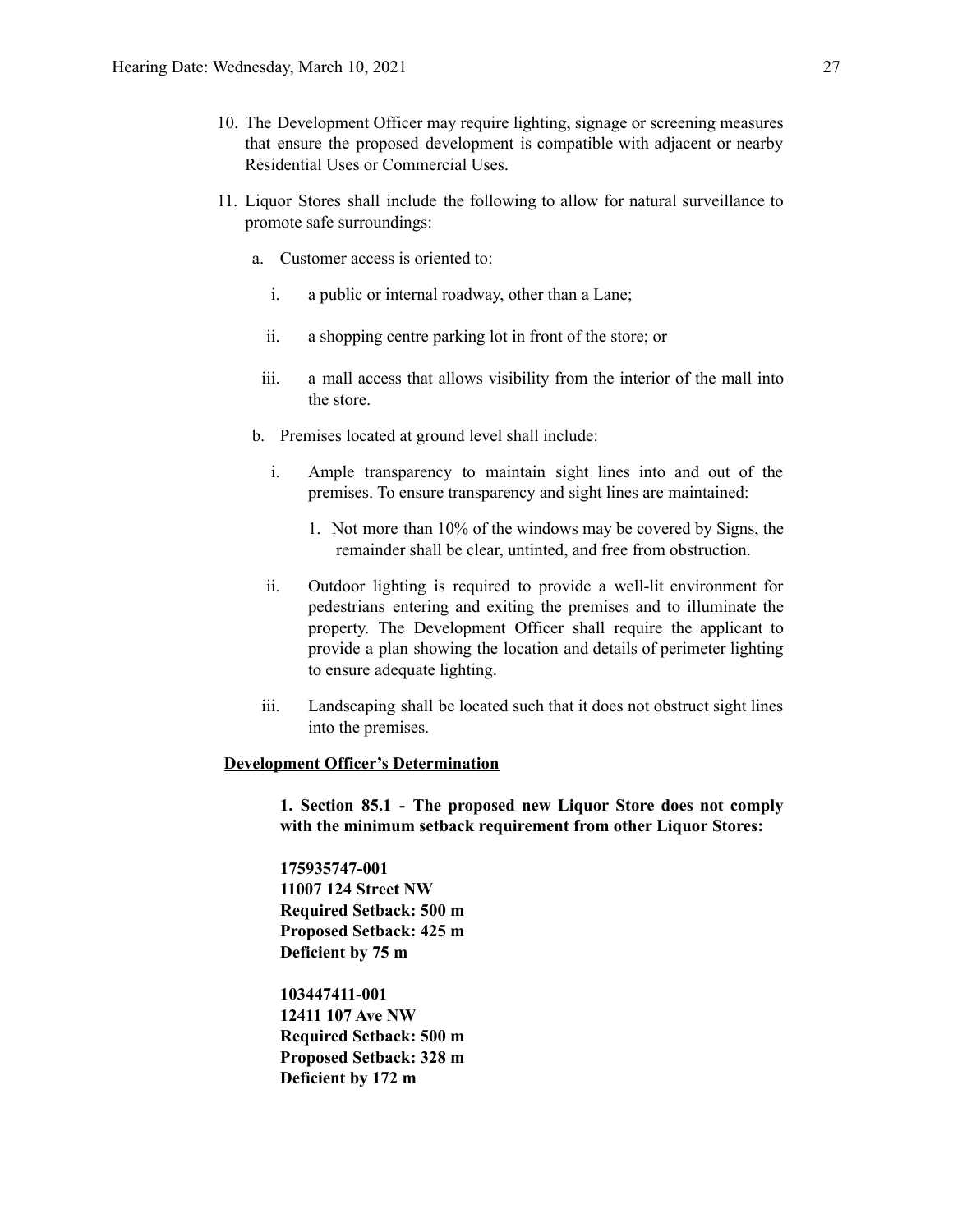**Under Sections 85.6 Zoning Bylaw, the Development Officer is prohibited from granting a variance to the minimum setback to allow for the proposed Liquor Store.**

### Notice to Applicant/Appellant

 $\mathcal{L}_\text{max} = \frac{1}{2} \sum_{i=1}^n \mathcal{L}_\text{max} = \frac{1}{2} \sum_{i=1}^n \mathcal{L}_\text{max} = \frac{1}{2} \sum_{i=1}^n \mathcal{L}_\text{max} = \frac{1}{2} \sum_{i=1}^n \mathcal{L}_\text{max} = \frac{1}{2} \sum_{i=1}^n \mathcal{L}_\text{max} = \frac{1}{2} \sum_{i=1}^n \mathcal{L}_\text{max} = \frac{1}{2} \sum_{i=1}^n \mathcal{L}_\text{max} = \frac{1}{2} \sum_{i=$ 

Provincial legislation requires that the Subdivision and Development Appeal Board issue its official decision in writing within fifteen days of the conclusion of the hearing.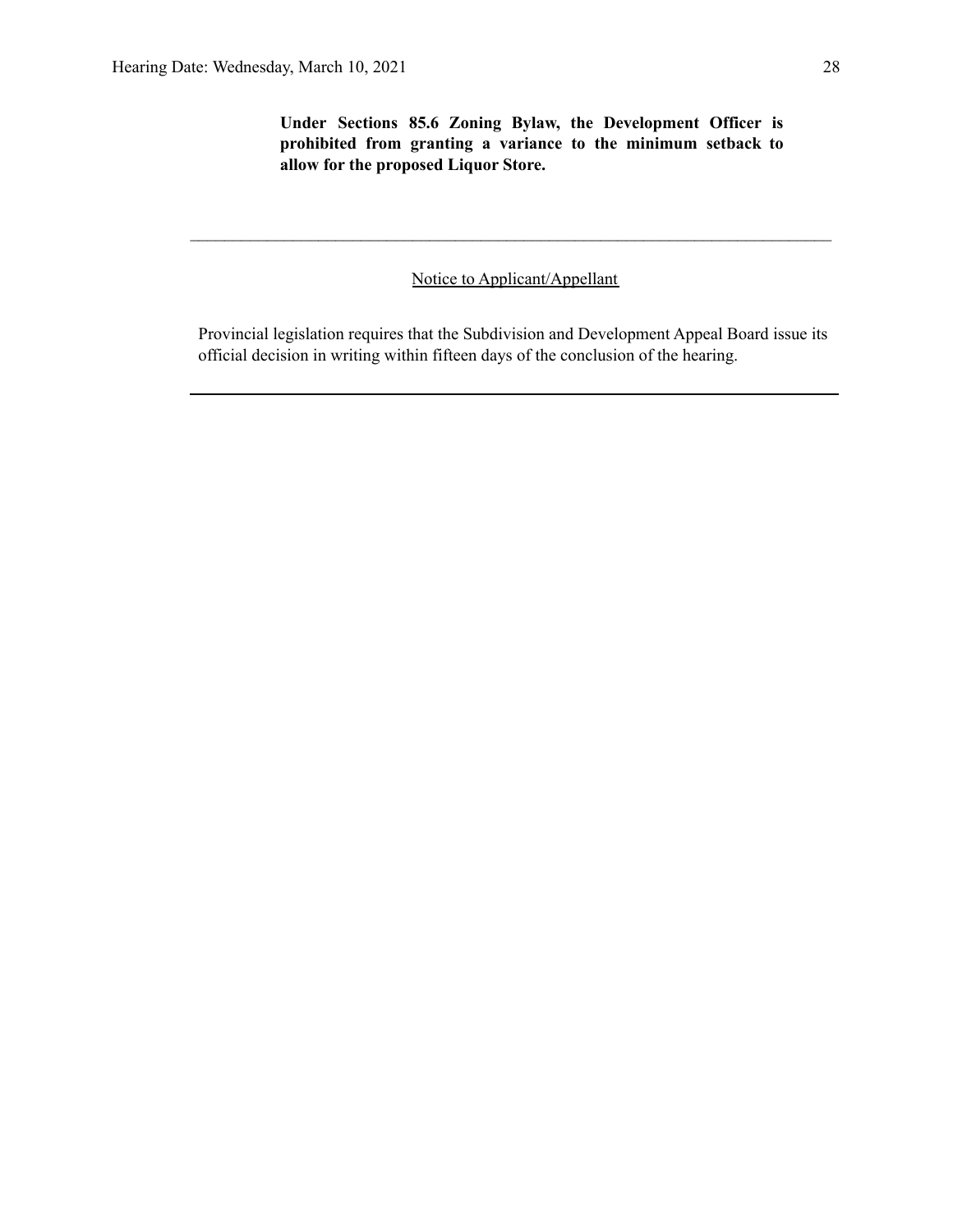| <b>Application for</b>                                                                                  | Project Number: 379711853-002<br>Application Date:<br>DEC 01, 2020<br>Printed:<br>January 21, 2021 at 3:37 PM<br>Page:<br>1 of 2                                                                                                                             |  |  |  |  |  |  |  |
|---------------------------------------------------------------------------------------------------------|--------------------------------------------------------------------------------------------------------------------------------------------------------------------------------------------------------------------------------------------------------------|--|--|--|--|--|--|--|
| <b>Major Development Permit</b>                                                                         |                                                                                                                                                                                                                                                              |  |  |  |  |  |  |  |
| This document is a Development Permit Decision for the development application described below.         |                                                                                                                                                                                                                                                              |  |  |  |  |  |  |  |
| <b>Applicant</b><br>Property Address(es) and Legal Description(s)                                       |                                                                                                                                                                                                                                                              |  |  |  |  |  |  |  |
| 10838 - 124 STREET NW                                                                                   |                                                                                                                                                                                                                                                              |  |  |  |  |  |  |  |
| Plan RN22 Blk 27 Lot 17                                                                                 |                                                                                                                                                                                                                                                              |  |  |  |  |  |  |  |
| <b>Specific Address(es)</b>                                                                             |                                                                                                                                                                                                                                                              |  |  |  |  |  |  |  |
| 10842 - 124 STREET NW<br>Suite:                                                                         |                                                                                                                                                                                                                                                              |  |  |  |  |  |  |  |
| Entryway: 10842 - 124 STREET NW                                                                         |                                                                                                                                                                                                                                                              |  |  |  |  |  |  |  |
| Building: 10838 - 124 STREET NW                                                                         |                                                                                                                                                                                                                                                              |  |  |  |  |  |  |  |
|                                                                                                         |                                                                                                                                                                                                                                                              |  |  |  |  |  |  |  |
| To change the Use from a Personal Service Shop to a Liquor Store and to construct interior alterations. |                                                                                                                                                                                                                                                              |  |  |  |  |  |  |  |
|                                                                                                         |                                                                                                                                                                                                                                                              |  |  |  |  |  |  |  |
| Contact Person:                                                                                         |                                                                                                                                                                                                                                                              |  |  |  |  |  |  |  |
| Lot Grading Needed?: N                                                                                  |                                                                                                                                                                                                                                                              |  |  |  |  |  |  |  |
| NumberOfMainFloorDwellings:                                                                             |                                                                                                                                                                                                                                                              |  |  |  |  |  |  |  |
| New Sewer Service Required: N<br>Site Area (sq. m.):<br>Stat. Plan Overlay/Annex Area: (none)           |                                                                                                                                                                                                                                                              |  |  |  |  |  |  |  |
|                                                                                                         | 1. Section 85.1 - The proposed new Liquor Store does not comply with the minimum setback requirement from other Liquor Stores:<br>Under Sections 85.6 Zoning Bylaw, the Development Officer is prohibited from granting a variance to the minimum setback to |  |  |  |  |  |  |  |
|                                                                                                         | The Applicant has the right of appeal within 21 days after the date on which the decision is made, as outlined in Section 683                                                                                                                                |  |  |  |  |  |  |  |
| Receipt#                                                                                                | <b>Date Paid</b>                                                                                                                                                                                                                                             |  |  |  |  |  |  |  |
| 06852524                                                                                                | Dec 09, 2020                                                                                                                                                                                                                                                 |  |  |  |  |  |  |  |
|                                                                                                         |                                                                                                                                                                                                                                                              |  |  |  |  |  |  |  |
|                                                                                                         | <b>THIS IS NOT A PERMIT</b>                                                                                                                                                                                                                                  |  |  |  |  |  |  |  |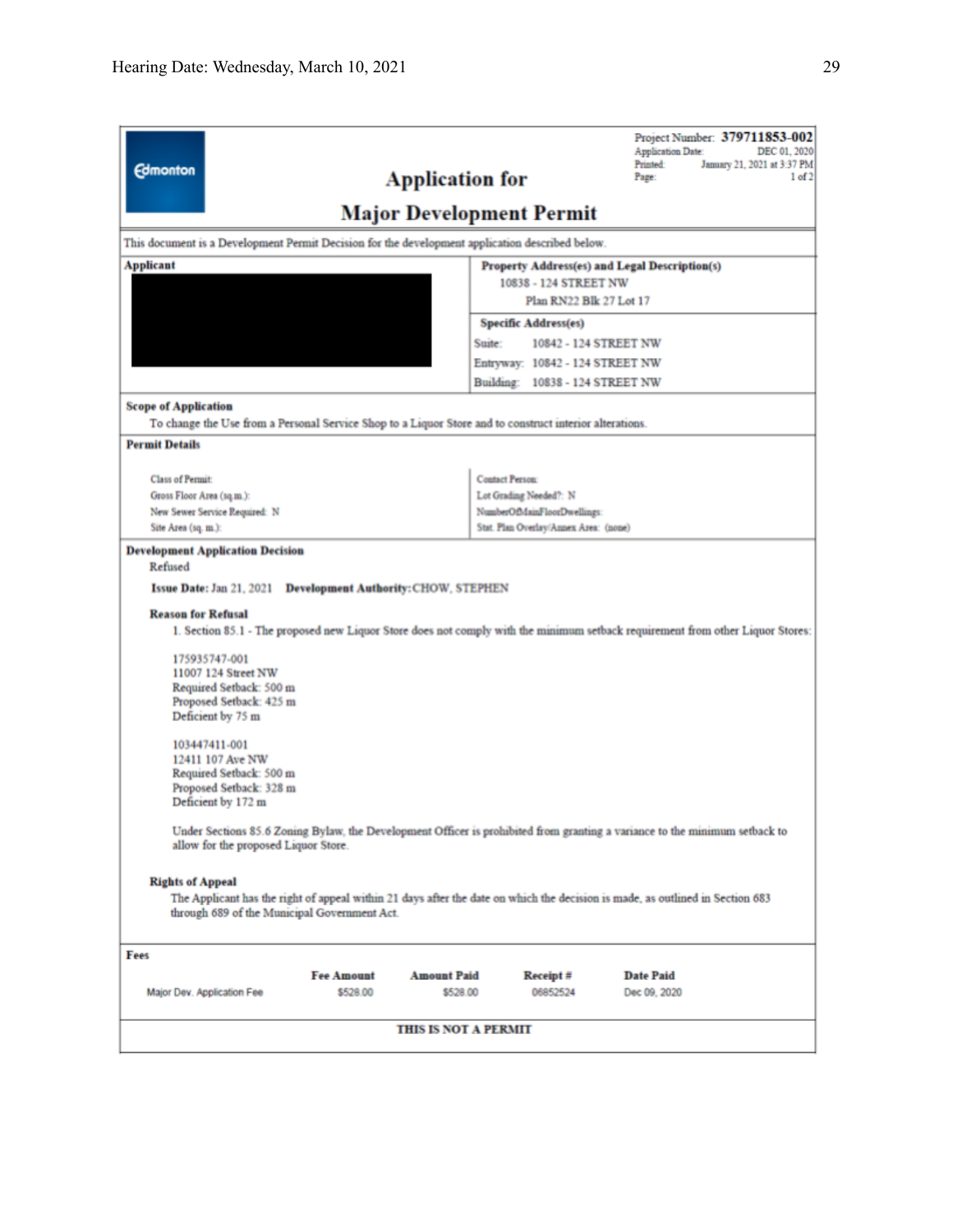| <b>Edmonton</b>                                | <b>Application for</b><br><b>Major Development Permit</b> |                      |          | Printed:<br>Page: | Project Number: 379711853-002<br><b>Application Date:</b><br>DEC 01, 2020<br>January 21, 2021 at 3:37 PM<br>$2$ of $2$ |  |  |
|------------------------------------------------|-----------------------------------------------------------|----------------------|----------|-------------------|------------------------------------------------------------------------------------------------------------------------|--|--|
| Fees                                           |                                                           |                      |          |                   |                                                                                                                        |  |  |
|                                                | <b>Fee Amount</b>                                         | <b>Amount Paid</b>   | Receipt# | <b>Date Paid</b>  |                                                                                                                        |  |  |
| Total GST Amount:<br><b>Totals for Permit:</b> | \$0.00<br>\$528.00                                        | \$528.00             |          |                   |                                                                                                                        |  |  |
|                                                |                                                           |                      |          |                   |                                                                                                                        |  |  |
|                                                |                                                           |                      |          |                   |                                                                                                                        |  |  |
|                                                |                                                           |                      |          |                   |                                                                                                                        |  |  |
|                                                |                                                           |                      |          |                   |                                                                                                                        |  |  |
|                                                |                                                           |                      |          |                   |                                                                                                                        |  |  |
|                                                |                                                           |                      |          |                   |                                                                                                                        |  |  |
|                                                |                                                           |                      |          |                   |                                                                                                                        |  |  |
|                                                |                                                           |                      |          |                   |                                                                                                                        |  |  |
|                                                |                                                           |                      |          |                   |                                                                                                                        |  |  |
|                                                |                                                           |                      |          |                   |                                                                                                                        |  |  |
|                                                |                                                           |                      |          |                   |                                                                                                                        |  |  |
|                                                |                                                           |                      |          |                   |                                                                                                                        |  |  |
|                                                |                                                           |                      |          |                   |                                                                                                                        |  |  |
|                                                |                                                           |                      |          |                   |                                                                                                                        |  |  |
|                                                |                                                           |                      |          |                   |                                                                                                                        |  |  |
|                                                |                                                           |                      |          |                   |                                                                                                                        |  |  |
|                                                |                                                           |                      |          |                   |                                                                                                                        |  |  |
|                                                |                                                           |                      |          |                   |                                                                                                                        |  |  |
|                                                |                                                           | THIS IS NOT A PERMIT |          |                   |                                                                                                                        |  |  |